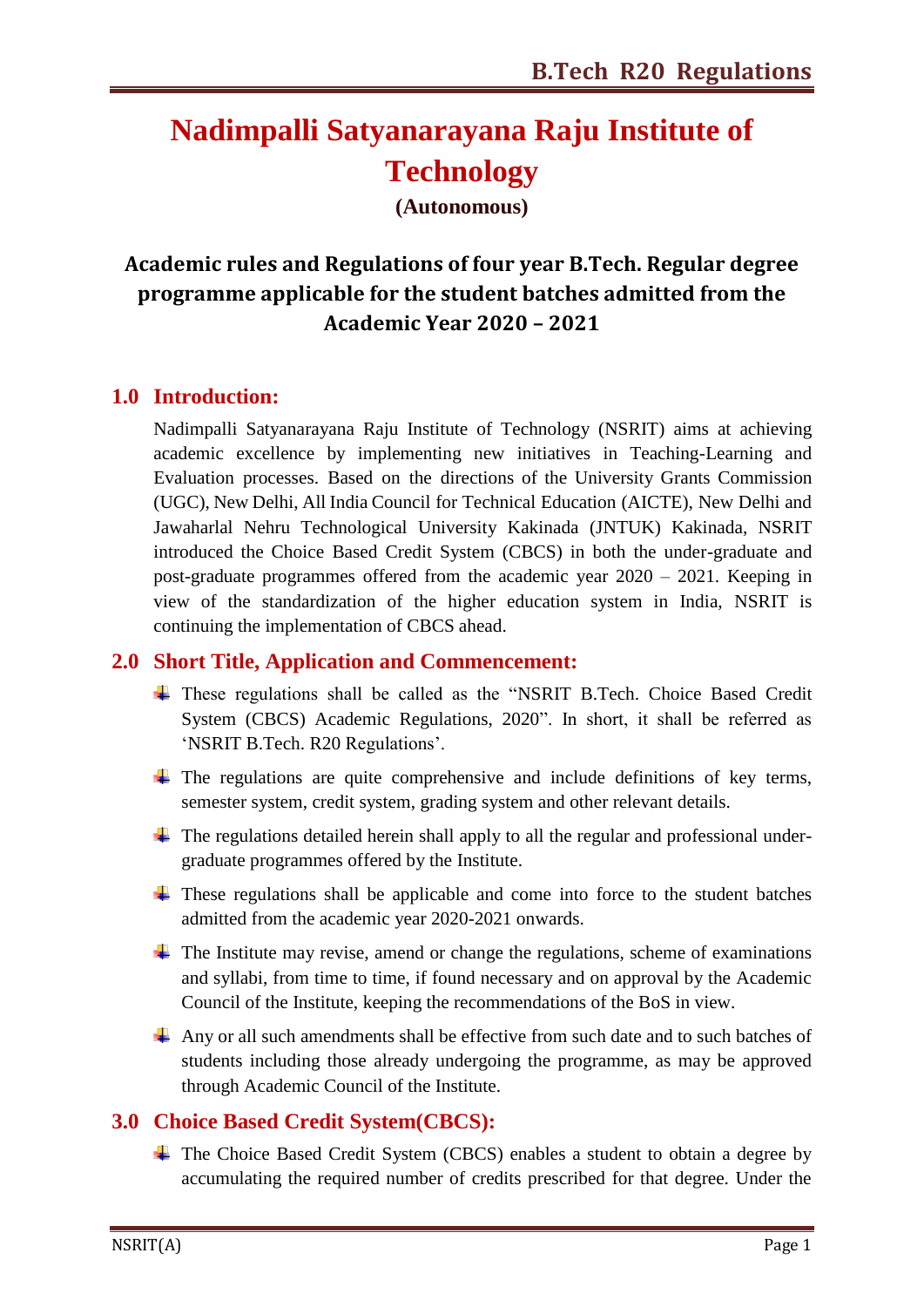CBCS, the requirement for awarding a degree is prescribed in terms of number of credits to be completed by the students. The number of credits earned by the student reflects the knowledge or skill acquired by him / her.

- Each course is assigned with a fixed number of credits based on the contents to be learned. The student also has choice in selecting the courses out of those offered by the various departments. The grade points earned for each of the course reflects the student"s proficiency in that course.
- $\pm$  The CBCS provides the student flexibility in duration to complete a programme of study. The CBCS facilitates transfer of credits earned in different departments or institutions of higher education in India.
- $\overline{\phantom{a}}$  The CBCS permits students to:
	- 1. Choose electives from a wide range of elective courses offered by the departments.
	- 2. Undergo additional courses of interest.
	- 3. Adopt an interdisciplinary approach in learning.
	- 4. Make the best use of expertise of the available faculty.

#### **4.0 Abbreviations:**

| <b>Abbreviation</b> | <b>Full Form</b>                          |
|---------------------|-------------------------------------------|
| AC                  | Academic Council                          |
| <b>AICTE</b>        | All India Council for Technical Education |
| <b>B.Tech.</b>      | <b>Bachelor of Technology</b>             |
| <b>BIE</b>          | <b>Board of Intermediate Education</b>    |
| <b>BT</b>           | Bloom's Taxonomy                          |
| <b>BoS</b>          | <b>Board of Studies</b>                   |
| $\mathbf C$         | Credit                                    |
| <b>CBCS</b>         | <b>Choice Based Credit System</b>         |
| <b>CGPA</b>         | <b>Cumulative Grade Point Average</b>     |
| <b>CIE</b>          | <b>Continuous Internal Evaluation</b>     |
| $\bf CO$            | <b>Course Outcomes</b>                    |
| CoE                 | <b>Controller of Examinations</b>         |
| $\bf CP$            | <b>Credit Point</b>                       |
| D                   | Drawing                                   |
| DA                  | Dean Academics                            |
| GO                  | Government Order                          |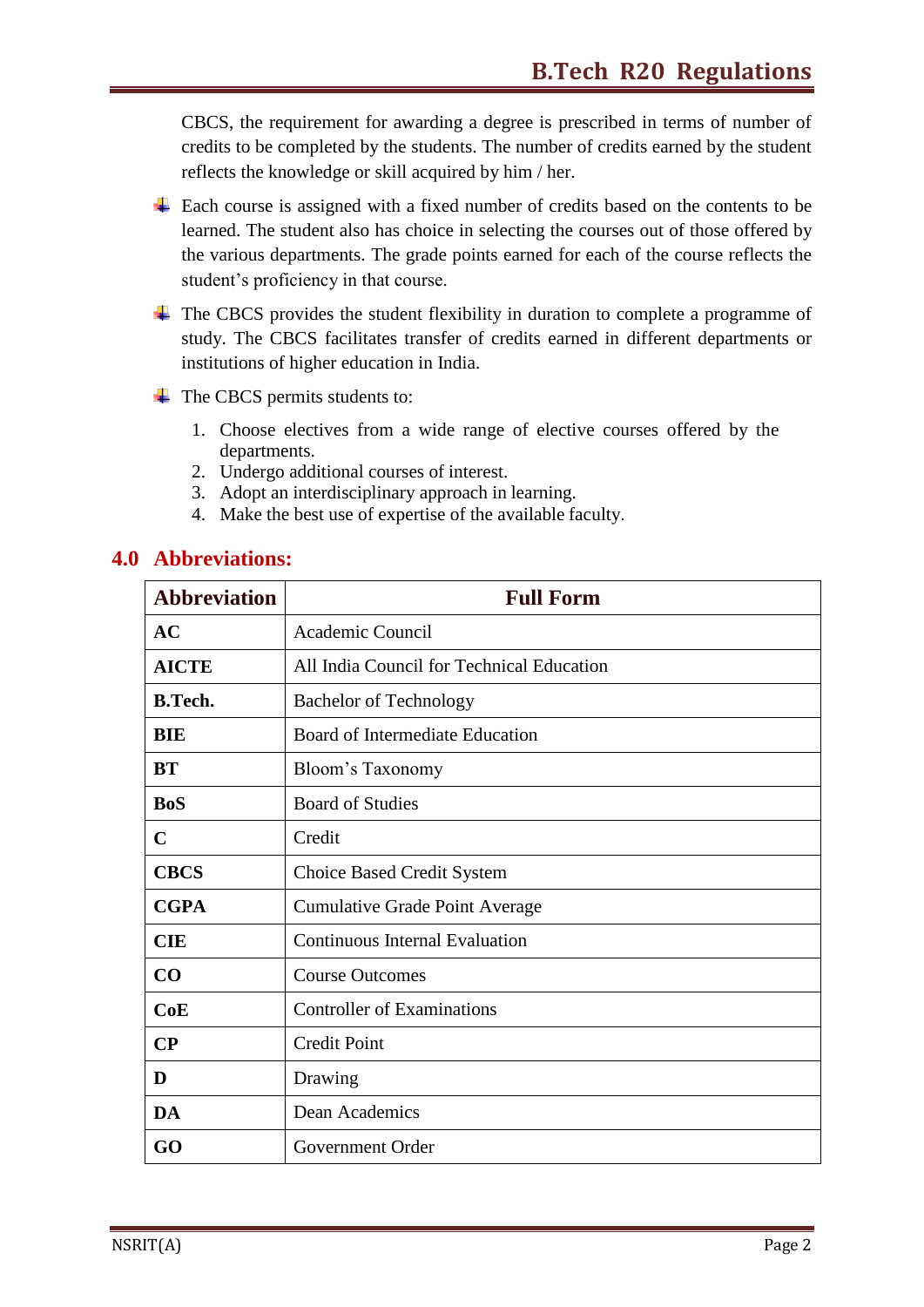| GP            | <b>Grade Point</b>                                         |
|---------------|------------------------------------------------------------|
| HoD           | Head of the Department                                     |
| <b>JNTUK</b>  | Jawaharlal Nehru Technological University Kakinada         |
| L             | Lecture                                                    |
| <b>MOOC</b>   | Massive Open Online Course                                 |
| <b>NBA</b>    | National Board of Accreditation                            |
| <b>NPTEL</b>  | National Programme on Technology Enhanced Learning         |
| <b>NSRIT</b>  | Nadimpalli Satyanarayana Raju Institute of Technology      |
| <b>OBE</b>    | <b>Outcome Based Education</b>                             |
| ${\bf P}$     | Practical                                                  |
| <b>PG</b>     | Post-Graduate                                              |
| Ph.D.         | Doctor of Philosophy                                       |
| PO            | <b>Programme Outcomes</b>                                  |
| <b>PSO</b>    | Programme Specific Outcomes                                |
| <b>SEE</b>    | <b>Semester End Examination</b>                            |
| <b>SGPA</b>   | Semester Grade Point Average                               |
| <b>SWAYAM</b> | Study Webs of Active Learning for Young and Aspiring Minds |
| T             | Tutorial                                                   |
| <b>UG</b>     | <b>Under-Graduate</b>                                      |
| <b>UGC</b>    | <b>University Grants Commission</b>                        |

## **5.0 Organization:**

| S.<br>No. | <b>Keywords</b>         | Definition                                                                                                                                                                                                                                                                                                                                    |  |  |
|-----------|-------------------------|-----------------------------------------------------------------------------------------------------------------------------------------------------------------------------------------------------------------------------------------------------------------------------------------------------------------------------------------------|--|--|
|           | <b>Academic Council</b> | Highest academic body of the Institute and is<br>responsible for the maintenance of standards of<br>instruction, education and examination within the<br>Institute. Academic Council is an authority as per<br>the AICTE / UGC regulations and has the right to<br>take decisions on all academic matters including<br>academic and research. |  |  |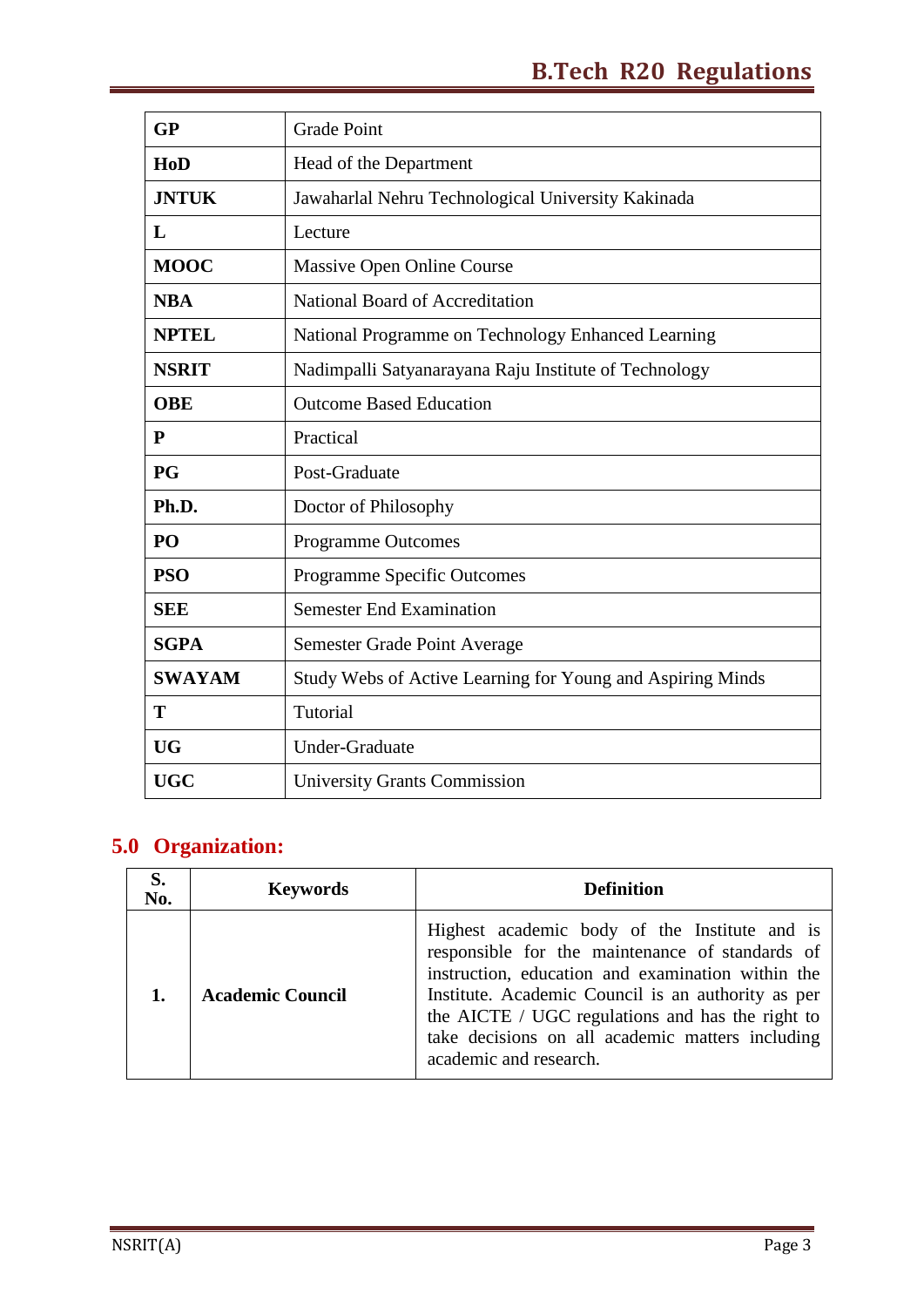| 2.  | <b>Academic Plan</b>                                                                               | A document defining the course contents and<br>complete details of plan of delivery of the course<br>viz. Course title, Course code, Pre- requisite, Credit<br>structure, Team of instructors, Course objectives,<br>Course outcomes, Mapping of course outcomes and<br>outcomes,<br>relevant<br>syllabus,<br>programmes<br>textbook(s) and reference books, Course session<br>plan and delivery plan, evaluation method, course<br>notices and other course related aspects. |
|-----|----------------------------------------------------------------------------------------------------|-------------------------------------------------------------------------------------------------------------------------------------------------------------------------------------------------------------------------------------------------------------------------------------------------------------------------------------------------------------------------------------------------------------------------------------------------------------------------------|
| 3.  | <b>Academic Year</b>                                                                               | A period that is necessary to complete courses of<br>study. It consists of two consecutive (one odd $+$ one<br>even) semesters.                                                                                                                                                                                                                                                                                                                                               |
| 4.  | <b>Admission Procedure</b>                                                                         | As prescribed by the Government of Andhra<br>Pradesh.                                                                                                                                                                                                                                                                                                                                                                                                                         |
| 5.  | A course of study which has neither<br>evaluation<br><b>Audit Course</b><br>component nor a grade. |                                                                                                                                                                                                                                                                                                                                                                                                                                                                               |
| 6.  | <b>Autonomous Institute</b>                                                                        | designated as 'Autonomous' by<br>Institute<br>An<br>University Grants Commission (UGC), New Delhi<br>in concurrence with the affiliating University i.e.,<br>Technological<br>Jawaharlal<br>Nehru<br>University,<br>Kakinada and Andhra Pradesh State Government.                                                                                                                                                                                                             |
| 7.  | <b>Backlog Course</b>                                                                              | A course is considered to be a backlog course if the<br>student has obtained a Fail (F) grade.                                                                                                                                                                                                                                                                                                                                                                                |
| 8.  | <b>Basic Science Courses</b>                                                                       | Courses of foundational nature in the areas of<br>Mathematics, Physics, Chemistry, Biology etc.                                                                                                                                                                                                                                                                                                                                                                               |
| 9.  | <b>Board of Studies</b>                                                                            | An authority, as defined in UGC regulations,<br>constituted by the Principal for each of the<br>department separately. The board is responsible for<br>curriculum design and update in respect of all the<br>programmes offered by a department.                                                                                                                                                                                                                              |
| 10. | <b>Branch</b>                                                                                      | discipline or specialization of a degree<br>A<br>programme like Civil Engineering, Mechanical<br>Engineering etc.                                                                                                                                                                                                                                                                                                                                                             |
| 11. | <b>Certificate Course</b>                                                                          | A course that makes a student gain hands-on<br>skills<br>required<br>for<br>holistic<br>expertise<br>and<br>development. It is a mandatory, non-credited course<br>for the award of degree.                                                                                                                                                                                                                                                                                   |
| 12. | <b>Choice Based Credit</b><br><b>System (CBCS)</b>                                                 | A system which provides choice for students to<br>select from the prescribed courses.                                                                                                                                                                                                                                                                                                                                                                                         |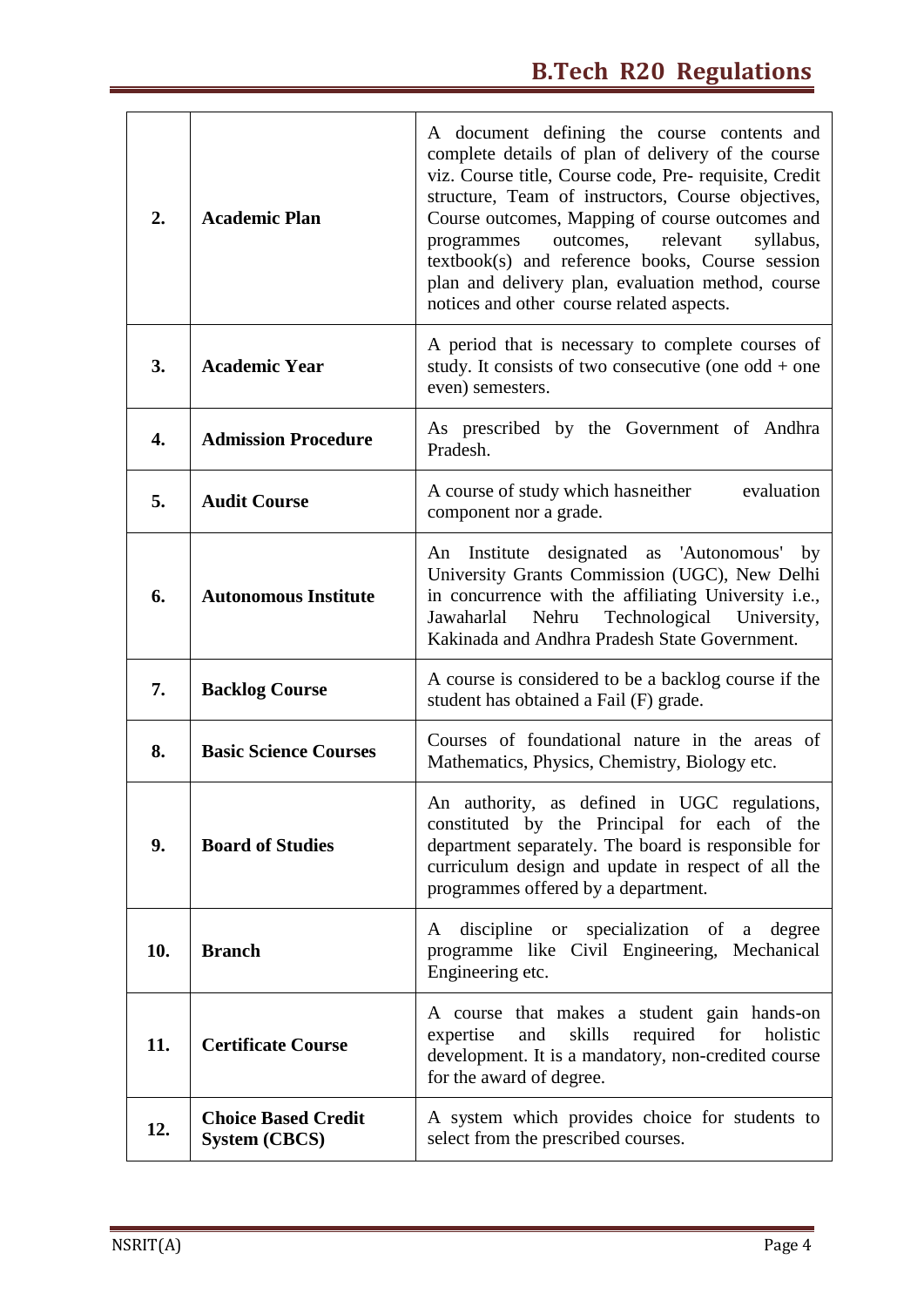| 13. | Course required to be undertaken for the award of<br><b>Compulsory Course</b><br>the degree as per the programme.                                                                            |                                                                                                                                                                                                                                                                                                                                                                                                           |
|-----|----------------------------------------------------------------------------------------------------------------------------------------------------------------------------------------------|-----------------------------------------------------------------------------------------------------------------------------------------------------------------------------------------------------------------------------------------------------------------------------------------------------------------------------------------------------------------------------------------------------------|
| 14. | <b>Course</b>                                                                                                                                                                                | A course offered for learning in a particular<br>semester by the Institute. These could be theory /<br>laboratory / project work / mini project / internship<br>etc. and may comprise of lectures / tutorials /<br>practicals / assignments / examination / viva-voce<br>etc. All the courses need not carry the same<br>weightage. A course is defined through course<br>objectives and course outcomes. |
| 15. | Statements describing essential skills that each and<br>every student need to acquire at the end of a course.<br><b>Course Outcomes (CO)</b><br>They can be from 3 to 5 for all the courses. |                                                                                                                                                                                                                                                                                                                                                                                                           |
| 16. | Process of enrolling into a set of courses in a<br><b>Course Registration</b><br>semester of the programme.                                                                                  |                                                                                                                                                                                                                                                                                                                                                                                                           |
| 17. | <b>Credit</b>                                                                                                                                                                                | A unit by which the course work is measured. It<br>determines the number of hours of instructions<br>required per week. One credit is equivalent to one<br>lecture hour of teaching (lecture or tutorial) or two<br>hours of practical / field-work per week.                                                                                                                                             |
| 18. | <b>Credit Point</b>                                                                                                                                                                          | A product of grade point and number of credits for a<br>course.                                                                                                                                                                                                                                                                                                                                           |
| 19. | <b>Credit Transfer</b>                                                                                                                                                                       | The procedure of granting credit(s) to student for<br>courses under taken online through MOOC                                                                                                                                                                                                                                                                                                             |
| 20. | <b>Cumulative Grade Point</b><br><b>Average (CGPA)</b>                                                                                                                                       | A measure of overall cumulative performance of a<br>student over all semesters. It is the ratio of total<br>credit points secured by a student in various courses<br>in all semesters and the sum of the total credits of all<br>courses in all the semesters. It is expressed up to<br>two decimal places.                                                                                               |
| 21. | <b>Curriculum</b>                                                                                                                                                                            | Curriculum incorporates all the courses that are<br>offered in a specific discipline. It also indicates the<br>planned interaction of students with instructional<br>content, materials and resources.                                                                                                                                                                                                    |
| 22. | <b>Degree</b>                                                                                                                                                                                | student who<br>fulfills<br>all<br>the<br>A<br>programme<br>requirements is eligible to receive a degree.                                                                                                                                                                                                                                                                                                  |
| 23. | <b>Department</b>                                                                                                                                                                            | An academic entity that conducts relevant curricular<br>and co-curricular activities, involving both teaching<br>and non-teaching staff and other resources.                                                                                                                                                                                                                                              |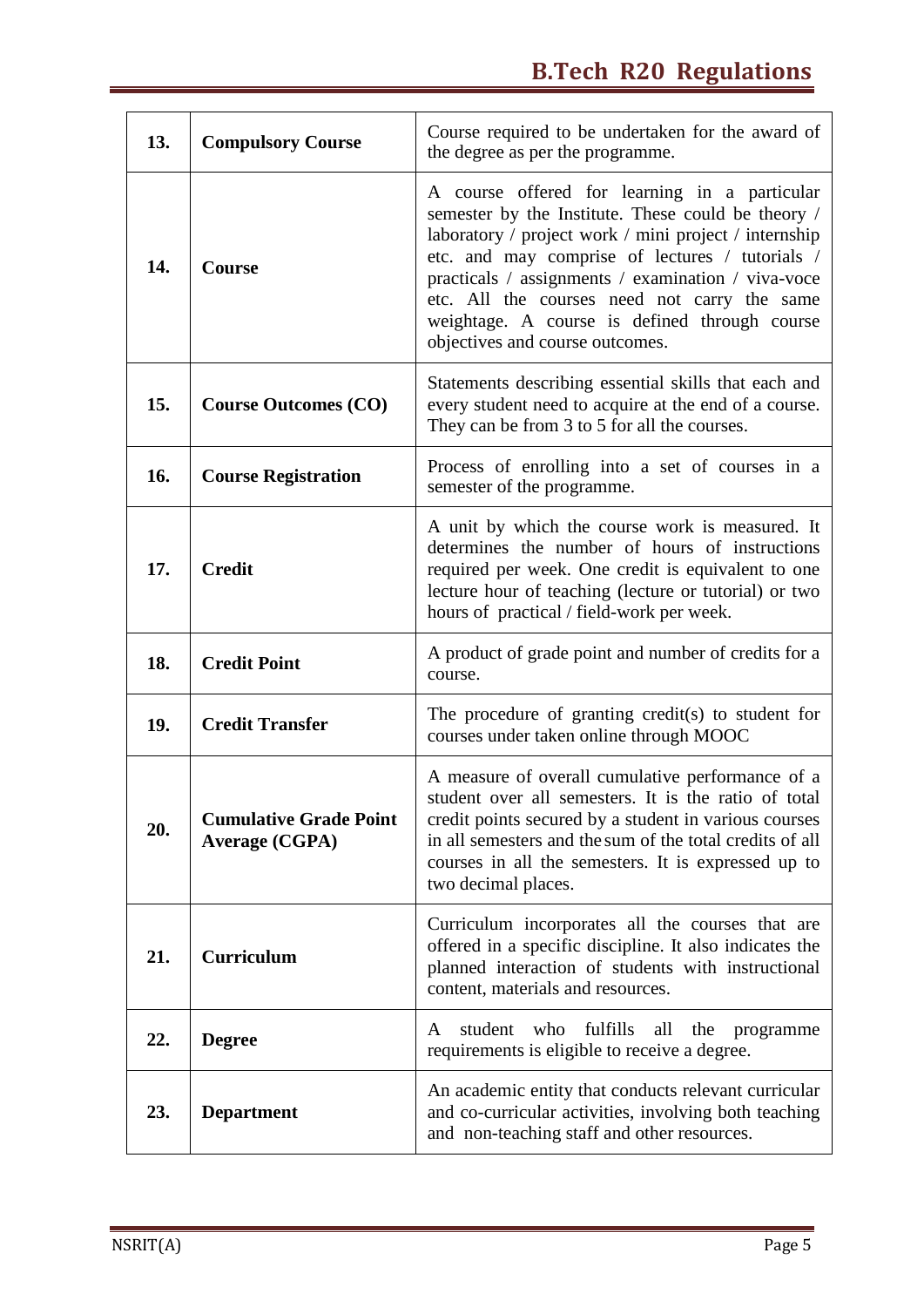| 24. | <b>Detention</b>                                                                                | Student who does not secure minimum required<br>attendance in AGGREGATE shall be detained OR<br>Student who does not secure minimum credits<br>required for promotion from one year to the next<br>shall be detained.                                   |
|-----|-------------------------------------------------------------------------------------------------|---------------------------------------------------------------------------------------------------------------------------------------------------------------------------------------------------------------------------------------------------------|
| 25. | <b>Dropping of Courses</b>                                                                      | A student who doesn't want to register certain<br>courses should do so in writing in a prescribed<br>format within the time frame as mentioned in these<br>regulations.                                                                                 |
| 26. | <b>Evaluation</b>                                                                               | Evaluation is the process of judging the academic<br>work done by the student in his / her courses. It is<br>done through a combination of continuous internal<br>evaluation and semester end examinations.                                             |
| 27. | <b>Grade Point</b>                                                                              | A numerical weight allotted to each letter grade on a<br>10-point scale.                                                                                                                                                                                |
| 28. | Visit to a company $\prime$ firm as per the academic<br><b>Industrial Visit</b><br>requirement. |                                                                                                                                                                                                                                                         |
| 29. | Internship                                                                                      | A period of training / work experience offered by an<br>industry / research organization / academic<br>institution for a limited period of time as specified in<br>these regulations. It is a mandatory and credited<br>course for the award of degree. |
| 30. | <b>Laboratory based Course</b><br><b>Projects</b>                                               | A student-centric learning methodology wherein<br>students work as individuals or in teams in a<br>laboratory for design, problem- solving, decision<br>making, and investigative activities.                                                           |
| 31. | <b>Massive Open Online</b><br><b>Courses (MOOC)</b>                                             | online<br>Open<br>aimed<br>access<br>courses<br>at<br>providing ways to learn new skills.                                                                                                                                                               |
| 32. | <b>Outcome Based Education</b>                                                                  | An educational theory wherein each part of an<br>system is<br>based<br>educational<br>around<br>goals<br>(outcomes). Each student should have achieved the<br>goal by the end of the educational experience.                                            |
| 33. | <b>Professional Core Courses</b>                                                                | Courses that are fundamental constituents of the<br>respective engineering discipline.                                                                                                                                                                  |
| 34. | <b>Professional Elective</b><br><b>Courses</b>                                                  | Courses those are discipline-specific.                                                                                                                                                                                                                  |
| 35. | <b>Open Elective Courses</b>                                                                    | Courses of interdisciplinary nature offered to all the<br>students of various programmes across the Institute.                                                                                                                                          |
| 36. | <b>Programme</b>                                                                                | A set of courses offered by the department leading                                                                                                                                                                                                      |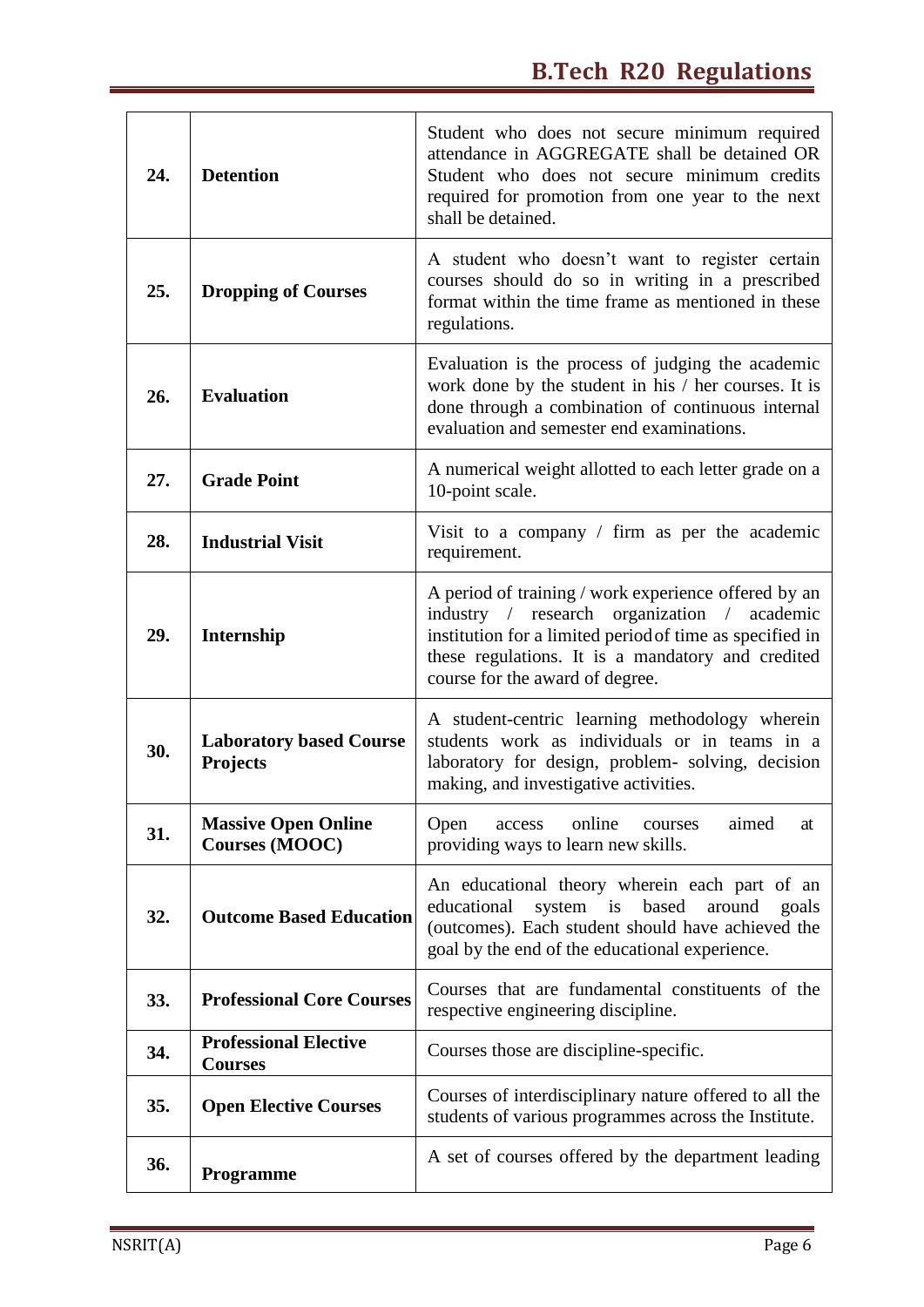|                                           |                                                                                                                                                                                                                                                                                                                                                                                                                                                                                                       | to the award of degree in that programme.                                                                                                                   |  |
|-------------------------------------------|-------------------------------------------------------------------------------------------------------------------------------------------------------------------------------------------------------------------------------------------------------------------------------------------------------------------------------------------------------------------------------------------------------------------------------------------------------------------------------------------------------|-------------------------------------------------------------------------------------------------------------------------------------------------------------|--|
| 37.                                       | Statements describing the essential skill sets that<br>each and every student need to possess at the time<br>of graduation. These skill sets based on the graduate<br>attributes as defined by the National Board of<br>Accreditation (NBA) are in the areas<br><b>Programme Outcomes</b><br>(PO)<br>employability, entrepreneurial, social<br>behavioral aspects. They are 12 in number for a<br>specific programme and are<br>subjected<br>modification from time to time as defined by the<br>NBA. |                                                                                                                                                             |  |
| 38.                                       | <b>Programme Specific</b><br><b>Outcomes (PSO)</b>                                                                                                                                                                                                                                                                                                                                                                                                                                                    | Statements that describe what the graduates of a<br>specific programme should be able to do. They can<br>be 1 to 2 in number for a specific programme.      |  |
| 39.<br><b>Regulations</b><br>Regulations" |                                                                                                                                                                                                                                                                                                                                                                                                                                                                                                       | The rules and regulations contained herein that are<br>common to all the B.Tech. Programmes offered by<br>the Institute and designated as "NSRIT B.Tech R20 |  |

## **6.0 Academic Calendar**

|                                           | I Spell Instruction Period             | 8 weeks |          |
|-------------------------------------------|----------------------------------------|---------|----------|
|                                           | <b>I</b> Mid Examinations              | 1 week  |          |
| <b>Semester-I</b>                         | II Spell Instruction Period            | 8 weeks | 19 Weeks |
|                                           | <b>II Mid Examinations</b>             | 1 week  |          |
|                                           | Preparation and Practical Examinations | 1 week  |          |
|                                           | <b>Semester End Examinations</b>       |         | 2 weeks  |
| Mid Remedial, Supplementary Examinations  |                                        |         | 2 weeks  |
|                                           | 8 weeks<br>I Spell Instruction Period  |         |          |
|                                           | <b>I</b> Mid Examinations              | 1 week  |          |
| <b>Semester-II</b>                        | II Spell Instruction Period            | 8 weeks | 19 Weeks |
|                                           | <b>II Mid Examinations</b><br>1 week   |         |          |
|                                           | Preparation and Practical Examinations | 1 week  |          |
| <b>Semester End Examinations</b>          |                                        | 2 weeks |          |
| Mid Remedial, Supplementary Examinations, |                                        | 2 weeks |          |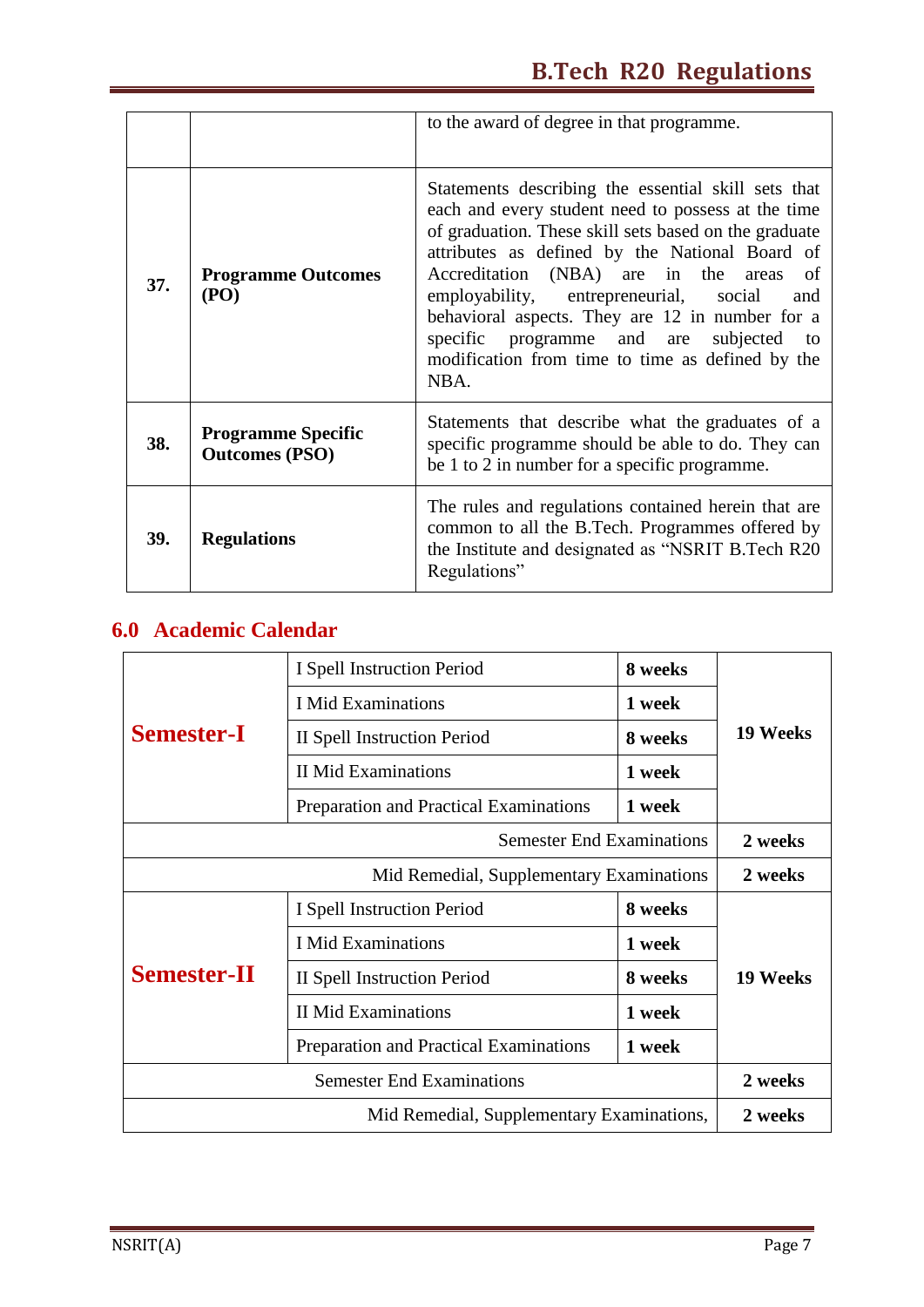#### **7.0 Under-Graduate Degree Programmes on offer:**

NSRIT offers 4-Year (8 semesters) Bachelor of Technology (B. Tech.) degree programme, under Choice Based Credit System (CBCS), in the branches as shown in the Table

| code | <b>Branch</b>                                |
|------|----------------------------------------------|
| 01   | Civil Engineering                            |
| 02   | Electrical and Electronics Engineering       |
| 03   | <b>Mechanical Engineering</b>                |
| 04   | Electronics and Communication Engineering    |
| 05   | Computer Science and Engineering             |
| 31   | Artificial Intelligence and Machine Learning |
| 33   | Data Science                                 |

B.Tech. programmes of study on offer with code

#### **Eligibility for admission:**

Admission to the B. Tech Programme shall be made subject to the eligibility, qualifications and specialization prescribed by the A.P. State Government/University from time to time. Admissions shall be made either on the basis of the merit rank obtained by the student in the common entrance examination conducted by the A.P. Government/University or on the basis of any other order of merit approved by the A.P. Government/University, subject to reservations as prescribed by the Government/University from time to time.

The eligibility criteria for admission into engineering programmes offered at NSRIT shall be as prescribed by the Government of Andhra Pradesh/University. The criteria are given below:

- $\downarrow$  The candidate shall be an Indian National / NRI.
- $\overline{\phantom{a}}$  The candidate should have completed 16 years of age as on 31st December of the academic year for which the admissions are being conducted.
- The candidate should have passed the qualifying examination  $(10+2)$  or equivalent as on the date of admission recognized by BIE, Andhra Pradesh State.
- ↓ Seats in each programme in the Institute are classified into two categories i.e., **Category – A** and **Category – B** as per the GOs.
- $\leftarrow$  Category A Seats

These seats shall be filled through counseling as per the rank secured by a candidate in the Common Entrance Test (EAMCET) conducted by the Government of Andhra Pradesh and as per other admission criteria laid down in the GOs.

 $\leftarrow$  Category – B Seats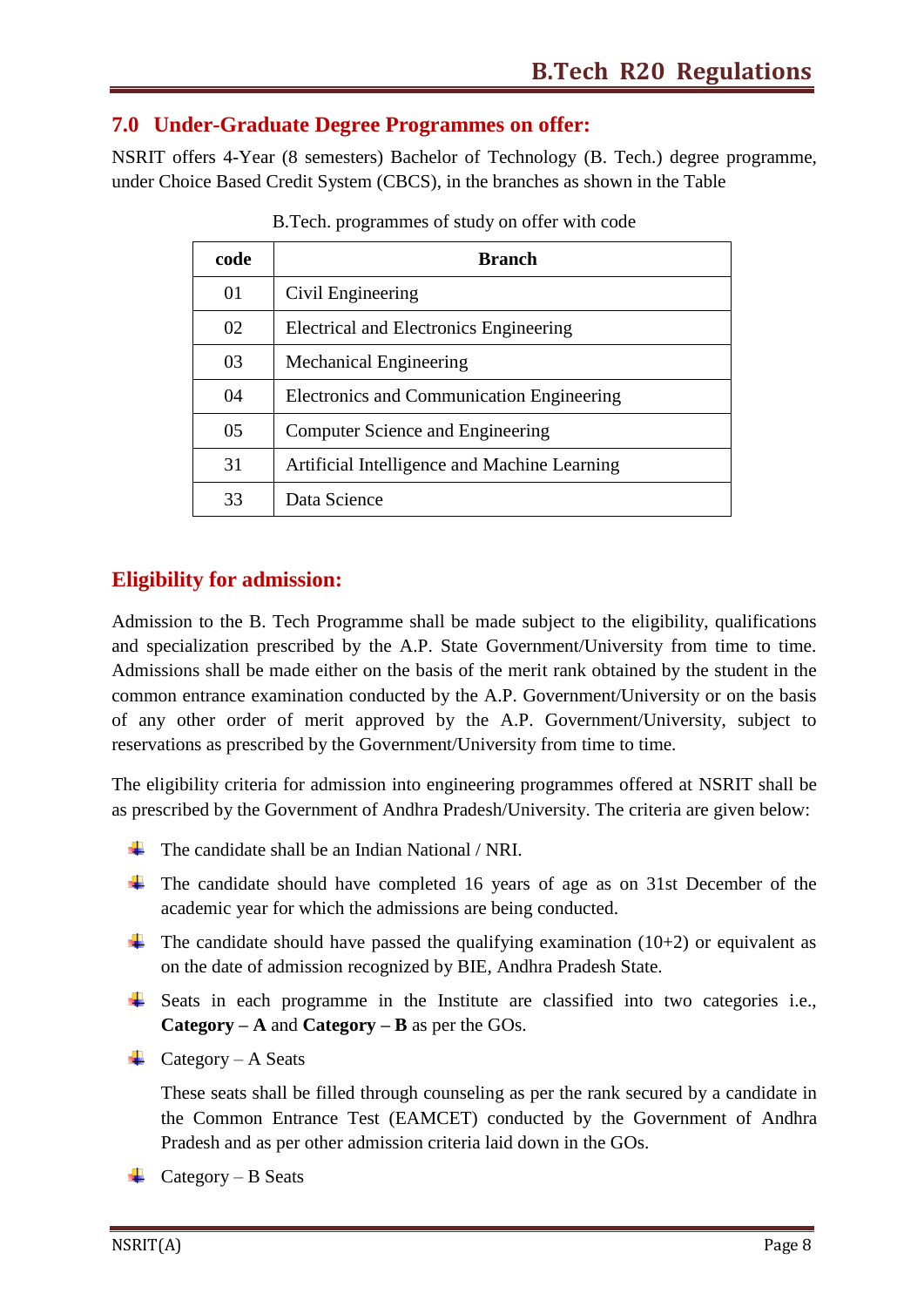These seats shall be filled by the Institute as per the GOs issued by the Government of Andhra Pradesh from time to time.

Direct Admission **to Second Year: (Lateral Entry Scheme)**

A candidate shall be admitted into the third semester (II year I semester) based on the rank secured by the candidate in the Engineering Common Entrance Test [ECET (For Diploma Holders)] by the Government of Andhra Pradesh and as per other admission criteria laid down in the GOs.

#### **8.0 Medium of Instruction:**

The medium of instruction shall be **English** for all the courses including their content delivery and examinations, seminars, presentations and project evaluation as prescribed in the programme curriculum.

#### **9.0 B.Tech Programme Pattern:**

The structure of the B.Tech programmes on offer at NSRIT are based on the Choice Based Credit System (CBCS) and Credit Based Semester System (CBSS) as defined by the UGC and the curriculum / course structure as suggested by the AICTE and APSCHE in its Model Curriculum.

#### **Semester Scheme:**

- The B.Tech programmes offered at NSRIT follow semester scheme pattern.
- The duration of a B.Tech. programme shall be of 4 academic years.
- Each academic year shall have 2 semesters i.e., odd and even semesters and shall be counted as first semester, second semester, third semester and so on upto eighth semester.
- $\overline{\phantom{a}}$  Each semester shall consist of 19 weeks or 90 days of academic work excluding examination and evaluation.
- $\pm$  Each semester is structured to provide credits totaling to 160 credits for the entire B.Tech. programme.
- Each semester shall have "Continuous Internal Evaluation (CIE)" and "Semester End Examination (SEE)'.
- $\overline{\phantom{a}}$  Grade points, based on percentage of marks awarded for each course will form the basis for calculation of SGPA (Semester Grade Point Average) and CGPA (Cumulative Grade Point Average).
- $\overline{\text{+}}$  Each student shall secure a total of 160 credits with a CGPA ≥ 5 required for the completion of the UG programme and the award of the B.Tech. degree.
- Induction program is mandatory for all first year UG students and shall be conducted as per AICTE/UGC guidelines.

A student after securing admission into a B.Tech. Programme at NSRIT shall pursue and acquire the B.Tech. degree in a **minimum period of four academic years i.e., 8 semesters**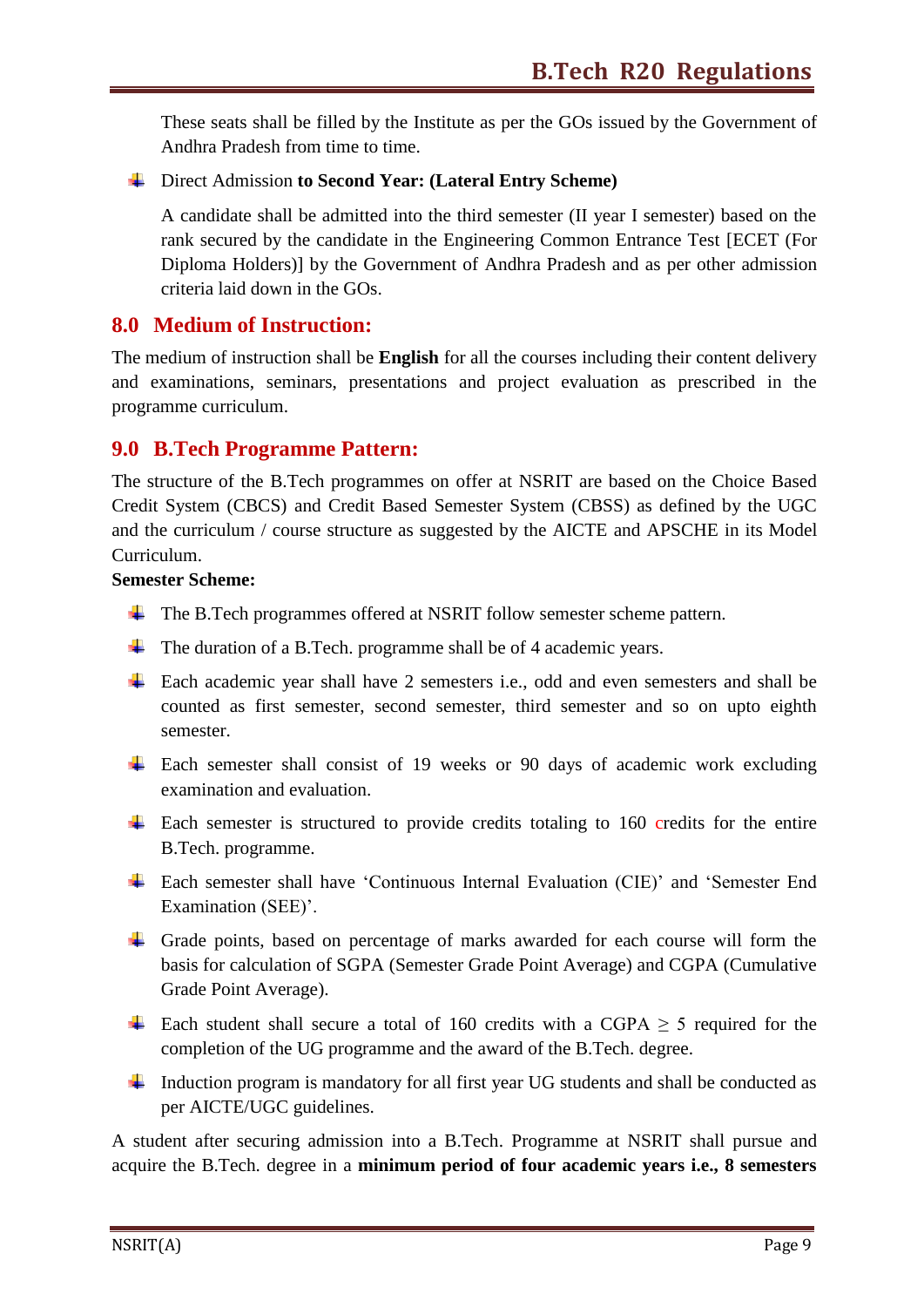and a **maximum period of eight academic years i.e., 16 semesters** starting from the date of commencement of I year I semester, failing which the student shall forfeit the seat in B.Tech. programme.

#### **10.0 Duration of the Academic Programmes:**

- $\overline{\text{L}}$  Under CBCS, programme duration shall be defined by the period in which a student earns the prescribed credits for the award of B.Tech. degree.
- $\ddot{\text{H}}$  Hence, it is possible for an outstanding student to qualify for the award of degree in a shorter time than that of the duration specified for the concerned programme. However, the B.Tech. Degree shall be issued at the end of normal duration of the programme i.e., four years.

#### **Normal Duration:**

- $\overline{\text{I}}$  The duration of the B.Tech. degree programme shall be four years.
- $\overline{\phantom{a}}$  The duration of the B.Tech. Degree programme for students admitted under lateral entry scheme (LES) shall be three years.

#### **Maximum Duration:**

- $\overline{\text{F}}$  The maximum period in which a student can complete a full time B.Tech. degree programme shall be twice the normal duration of the programme, i.e., eight years (16 semesters) for B.Tech. degree and six years (12 semesters) for students admitted under lateral entry scheme (LES) i.e., (For Diploma Holders) respectively.
- $\overline{\phantom{a}}$  The maximum period for a programme shall also be dictated by the fact that a student has to demonstrate the prescribed minimum academic performance by registering for the prescribed minimum number of credits in every semester, for continuing in the programme. This period can be equal to or lesser than the maximum period indicated as indicated above.

#### **11.0 Courses and Credit Structure:**

Every course in the B.Tech. programme of study has a Lecture-Tutorial- Practical (L-T-P) component attached to it. Based upon the L-T-P structure, the credits are allotted to a course using the criteria as shown in the below table.

| <b>Type of Course</b> | <b>Component</b>     | <b>Contact Hours</b><br>/ Week | $C$ redits $(C)$ |
|-----------------------|----------------------|--------------------------------|------------------|
|                       | Lecture $(L)$        |                                |                  |
| Theory                | Tutorial (T)         |                                |                  |
| Laboratory            | Practical $(P)$      |                                |                  |
| Drawing / Design      | Drawing / Design (D) |                                |                  |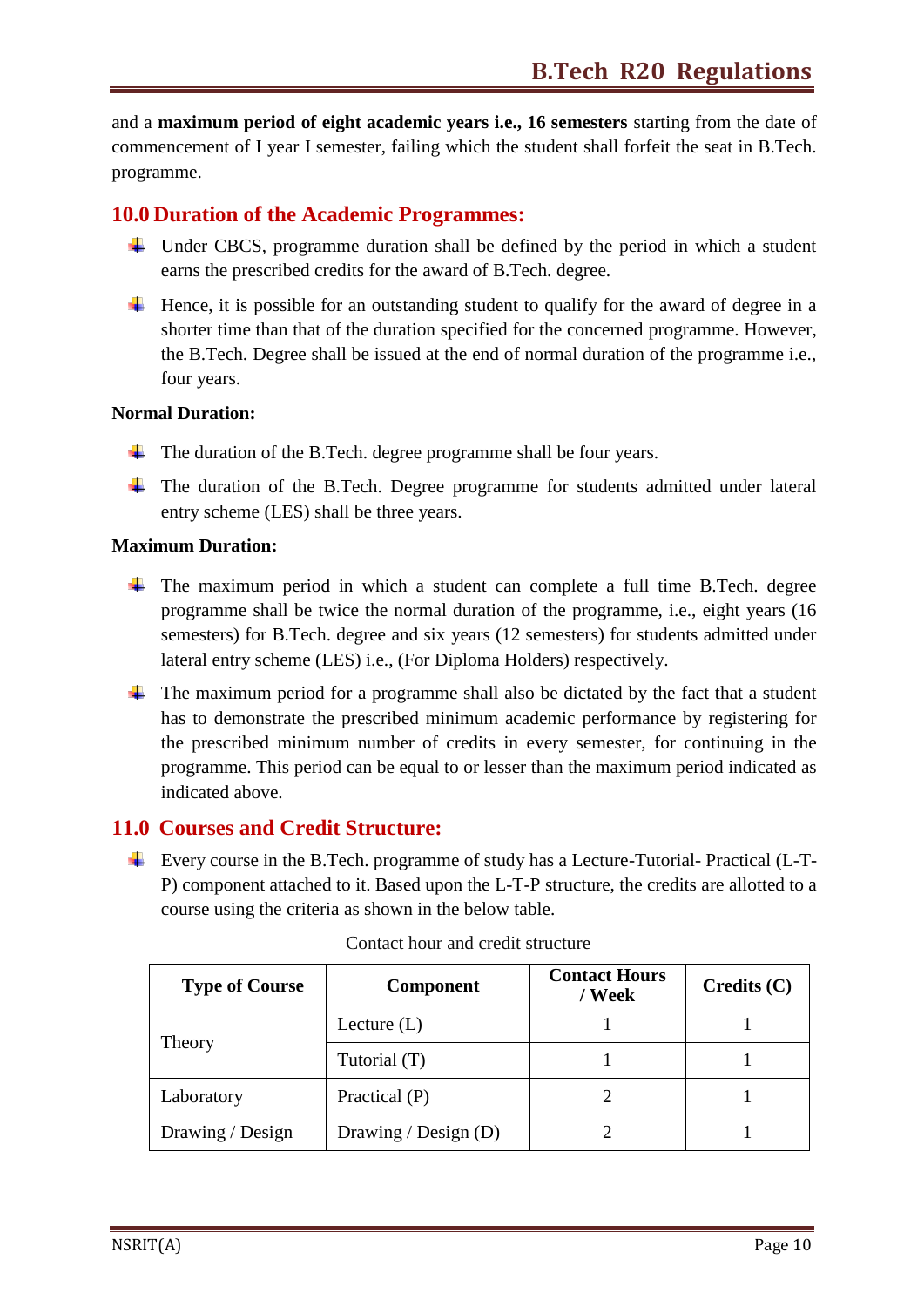#### **THEORY / TUTORIAL CLASSES**

Each course is prescribed with a fixed number of lecture periods per week. During lecture periods, the course instructor shall deal with the concepts of the course**. For certain courses,** tutorial periods are prescribed in order to give exercises to the students and to closely monitor their learning abilities and achievements.

Every course of the B.Tech shall be offered by a specific section / department. The unique short form of the section / department offering the courses are given in the below table.

| Science & Humanities                    | S&H        |
|-----------------------------------------|------------|
| Civil Engineering                       |            |
| Electrical & Electronics Engineering    |            |
| <b>Mechanical Engineering</b>           |            |
| Electronics & Communication Engineering | <b>ECE</b> |
| Computer Science & Engineering          |            |

#### **Structure:**

- Every B.Tech programme of study shall be designed to have theory and laboratory courses. In addition, a student shall carry out internship, industry oriented mini-project, project, design sensitization, design thinking and other courses as prescribed in the curriculum of the programmes.
- Every course offered under a B.Tech. programme shall be placed in one of the course categories with minimum credits as listed in the Table.
- $\overline{\phantom{a}}$  The course group / category along with their broad classification and description are listed in the Table.

|           |                  | Credits          |                    |                  |                  |                  |                |                |              |               |
|-----------|------------------|------------------|--------------------|------------------|------------------|------------------|----------------|----------------|--------------|---------------|
| Semester  | I                | $\mathbf{I}$     | $\mathop{\rm III}$ | IV               | $\mathbf V$      | VI               | VII            | VIII           | <b>Total</b> | $\frac{0}{0}$ |
| <b>BS</b> | 7.5              | 7.5              | 3                  | 3                | $\boldsymbol{0}$ | $\mathbf{0}$     | $\overline{0}$ | $\overline{0}$ | 21           | 13.13         |
| ES        | 7.5              | 12               | $\boldsymbol{0}$   | 4.5              | $\mathbf{0}$     | $\mathbf{0}$     | $\overline{0}$ | $\theta$       | 24           | 15.00         |
| HS        | 4.5              | $\mathbf{0}$     | $\mathbf{0}$       | 3                | $\boldsymbol{0}$ | $\boldsymbol{0}$ | 3              | $\overline{0}$ | 10.5         | 6.56          |
| <b>PC</b> | $\boldsymbol{0}$ | $\mathbf{0}$     | 16.5               | 9                | 12               | 13.5             | $\overline{0}$ | $\overline{0}$ | 51           | 31.88         |
| PE        | $\boldsymbol{0}$ | $\boldsymbol{0}$ | $\boldsymbol{0}$   | $\boldsymbol{0}$ | 3                | 3                | 9              | $\overline{0}$ | 15           | 9.37          |
| <b>OE</b> | $\boldsymbol{0}$ | $\mathbf{0}$     | $\mathbf{0}$       | $\mathbf{0}$     | 3                | 3                | 6              | $\overline{0}$ | 12           | 7.50          |

#### **Category of Courses, their Codes and Distribution of Credits**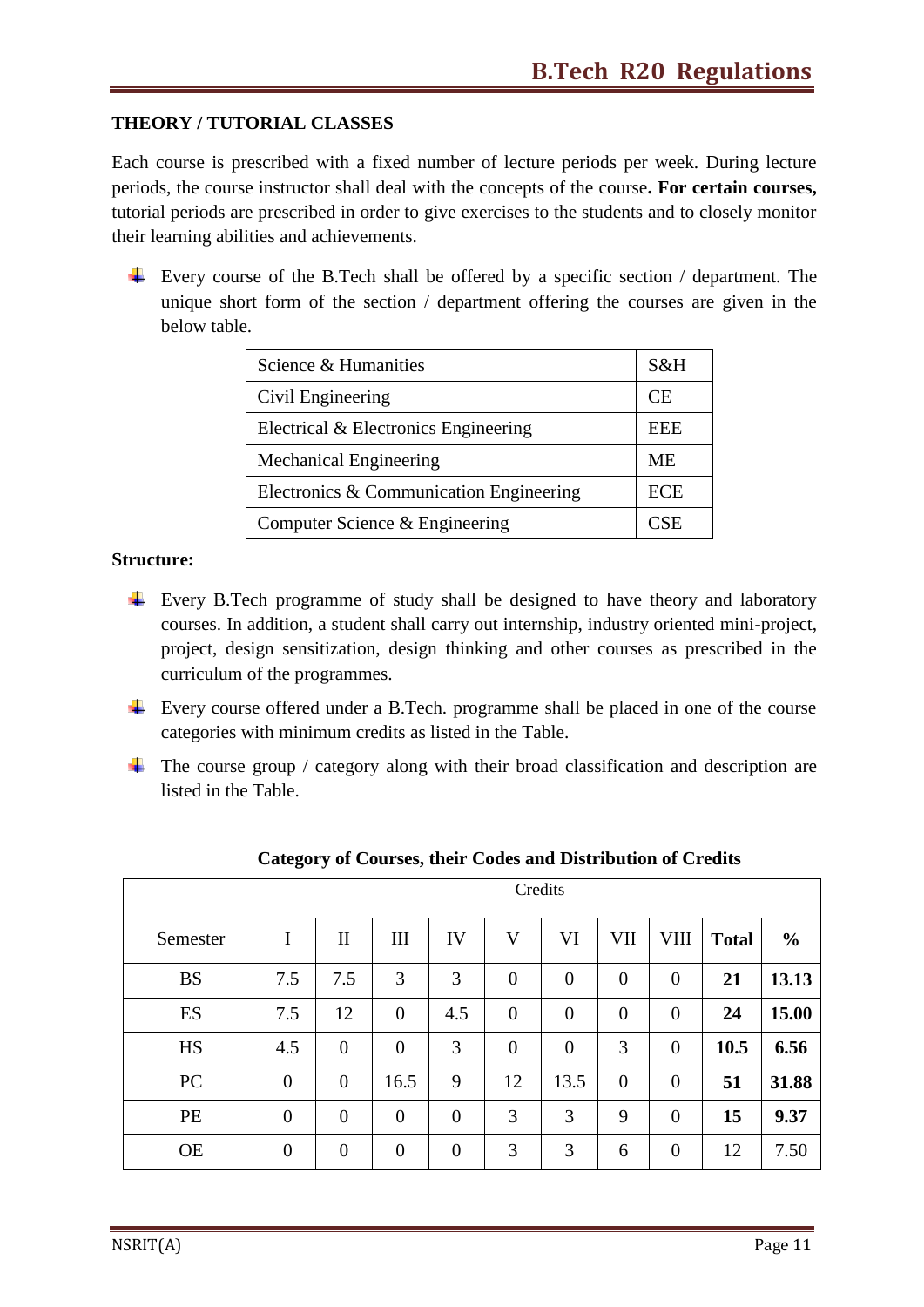| <sub>SO</sub> |  |  |  |  | $0$ 0 $2$ 2 $2$ 2 2 2 0 10 6.25                                 |  |
|---------------|--|--|--|--|-----------------------------------------------------------------|--|
|               |  |  |  |  |                                                                 |  |
| <b>PR</b>     |  |  |  |  |                                                                 |  |
|               |  |  |  |  | $19.5$   19.5   21.5   21.5   21.5   21.5   23   12   160   100 |  |

**SI- Summer Internship SO- Skill Oriented PR- Project**

| <b>Type of Courses</b>              |                   | <b>Course Category</b><br>Code                |                 | <b>Credits</b> | <b>Credit</b><br><b>Composition</b><br>$(\%)$ |
|-------------------------------------|-------------------|-----------------------------------------------|-----------------|----------------|-----------------------------------------------|
|                                     |                   | <b>Engineering Science</b><br>Courses         | ES              | 24             | 15                                            |
|                                     | <b>Foundation</b> | <b>Basic Science Courses</b>                  | <b>BS</b>       | 21             | 13.13                                         |
| <b>Compulsory</b><br><b>Courses</b> |                   | Humanities & Social<br>Science                |                 | 10.5           | 6.56                                          |
|                                     | Core              | <b>Professional Core</b><br>Courses           | PC              | 51             | 31.89                                         |
|                                     | Project           | Project Work,<br>Seminars, Internships        | PR              | 12             | 7.5                                           |
| <b>Elective Courses</b>             |                   | <b>Professional Elective</b><br>PE<br>Courses |                 | 15             | 9.37                                          |
|                                     |                   | <b>Open Elective Courses</b>                  | <b>OE</b>       | 12             | 7.5                                           |
|                                     |                   | Summer Internship                             | <b>SI</b>       | 4.5            | 2.80                                          |
|                                     |                   | <b>Skill Oriented</b>                         | SO <sub>1</sub> | 10             | 6.25                                          |
|                                     |                   | Audit                                         | AU              | Non-           |                                               |
| <b>Mandatory Courses</b>            |                   | Mandatory                                     | <b>MC</b>       | Credit         |                                               |
| <b>Total</b>                        |                   |                                               |                 | 160            | 100                                           |
| <b>MOOC</b>                         |                   | Online                                        | <b>OL</b>       | $-$            |                                               |
| <b>Virtual Laboratories</b>         |                   | Online                                        | <b>VL</b>       |                |                                               |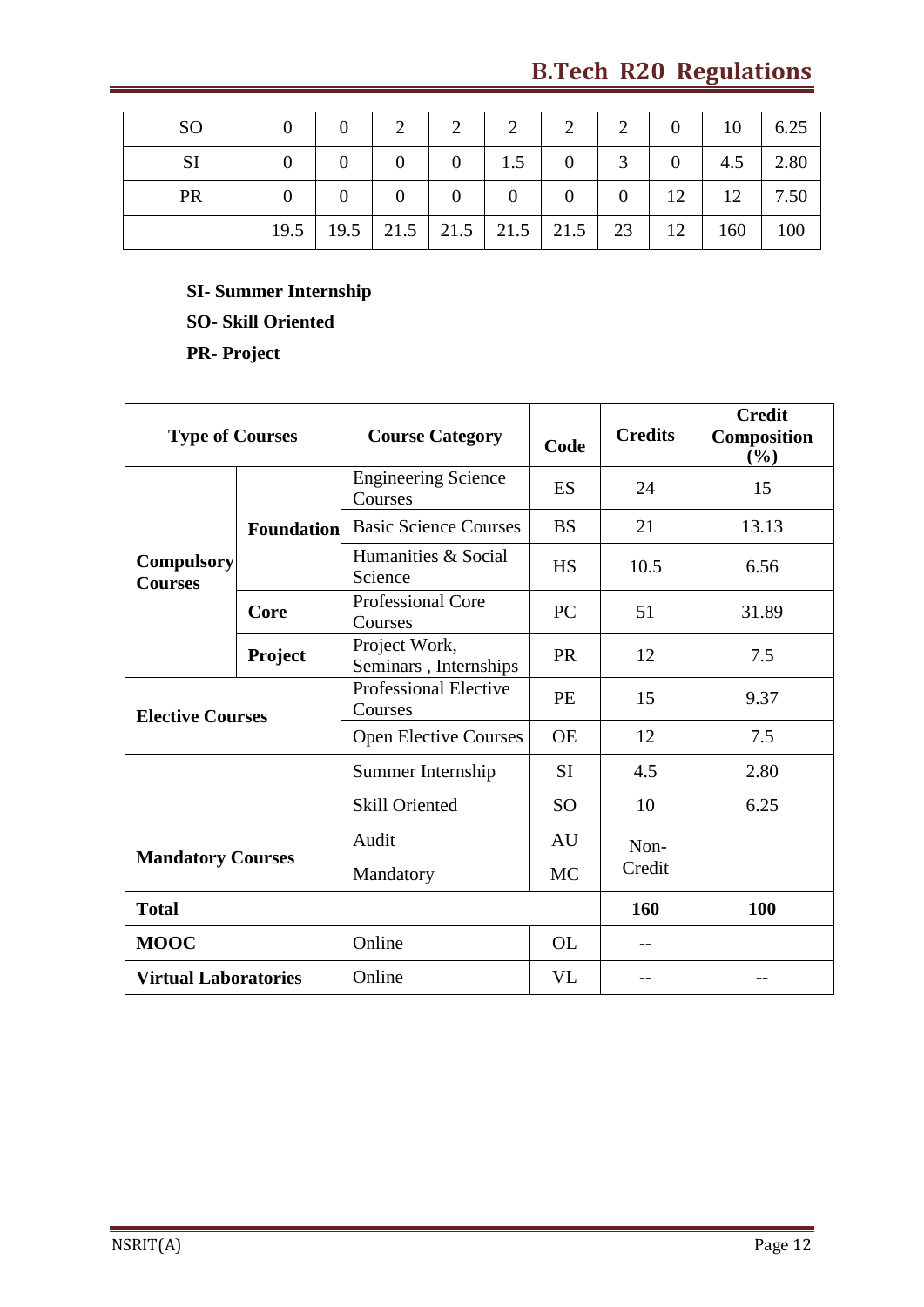| <b>Broad Course</b><br><b>Classification</b> | <b>Course Group /</b><br>Category                                       | <b>Description of Courses</b>                                                                                                                           |
|----------------------------------------------|-------------------------------------------------------------------------|---------------------------------------------------------------------------------------------------------------------------------------------------------|
|                                              | <b>Basic Sciences Course</b>                                            | Includes mathematics, physics, chemistry courses                                                                                                        |
| Foundation                                   | <b>Engineering Sciences</b><br>Course                                   | Includes fundamental engineering courses                                                                                                                |
|                                              | Humanities and Social<br>Sciences including<br><b>Management Course</b> | Includes courses related to humanities, social<br>sciences and management                                                                               |
| Core                                         | <b>Professional Core</b>                                                | Includes core courses related to the parent<br>discipline/department/branch of engineering                                                              |
|                                              | Project Work                                                            | B.Tech. project (Seminar on Project progress<br>and Thesis presentation)                                                                                |
|                                              | <b>Professional Electives</b>                                           | Includes elective courses related to the parent<br>discipline / department / branch of engineering                                                      |
| Elective                                     | <b>Open Electives</b>                                                   | Elective courses which include inter-disciplinary<br>courses or courses in an area outside the parent<br>discipline / department/ branch of engineering |
| Mandatory                                    |                                                                         |                                                                                                                                                         |
| Audit                                        |                                                                         | Mandatory non-credit courses                                                                                                                            |

#### **Description of Courses**

#### **12.0 Registration / Dropping/ Offering of Course(S):**

#### **Course Registration:**

- $\overline{\phantom{a}^+}$  All the students must compulsorily register for course work at the beginning of each semester as per the schedule mentioned in the Academic Calendar.
- $\ddot{\text{I}}$  It is essential for the students to register for all the prescribed courses in time.
- $\downarrow$  The registration shall be organized by the department under the supervision of the Head of the Department.
- Every course may have one or more of its preceding course(s) as prerequisite(s).
- $\overline{+}$  A 'faculty mentor' shall be assigned to a group of 20 students, who shall advise student about the under-graduate programme, its course structure and curriculum, choice / option for course / courses, based on their competence, progress, pre-requisites if any and interest.
- $\ddot{\text{I}}$  The academic section of the college shall invite 'registration forms' from students before the beginning of the semester through "on-line registration", ensuring "date and time stamping'.
- $\overline{\text{F}}$  The on-line registration requests for any 'current semester' shall be completed before the commencement of SEEs (Semester End Examinations) of the "preceding semester".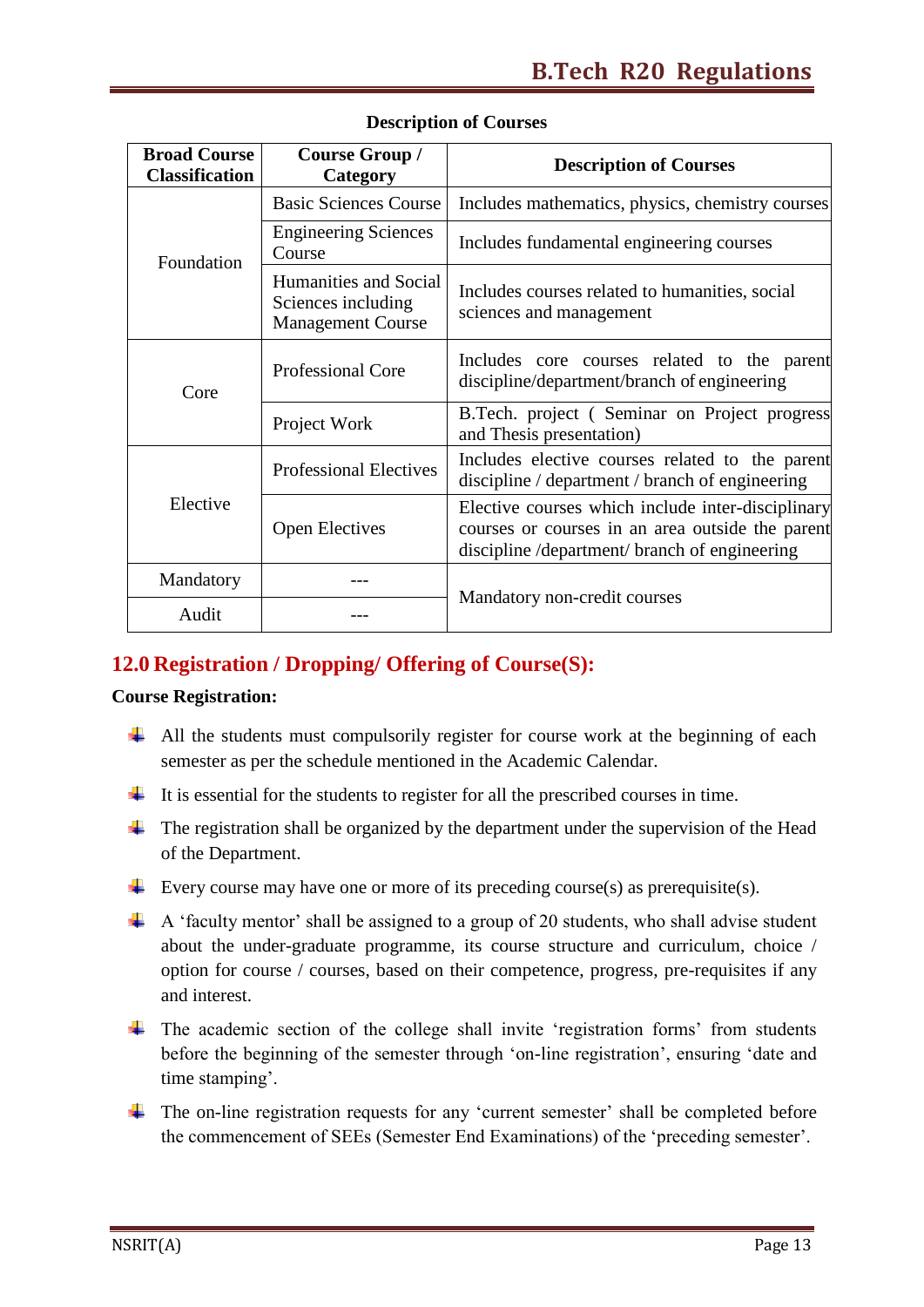- $\overline{\phantom{a}}$  A student shall register courses online with the approval of faculty mentor. A copy of it shall be retained by the student and other copies be submitted online to the concerned HoD, faculty mentor and Dean Academics.
- $\uparrow$  A student may be permitted to register for the courses of his / her choice in a semester with credits as prescribed in the course structure of the concerned B.Tech. programme with a deviation of  $\pm$  22% credits per semester for defining minimum and maximum credits, based on the progress and SGPA / CGPA, and completion of the "prerequisites' as indicated for various courses, in the course structure of the programmes and syllabus contents.
- $\overline{\phantom{a}}$  Choice for 'additional courses' to reach the maximum permissible limit of + 22% credits as specified in the course structure of the concerned programme, must be clearly indicated, which needs the specific approval and signature of the faculty mentor and HoD.
- $\overline{\mathbf{A}}$  Additional courses shall be offered only upon meeting the prerequisites, if any, as mentioned in the programme curriculum.
- Course options exercised through 'on-line registration' shall be FINAL and cannot be changed or inter-changed; further, alternate choices also shall not be considered.
- $\overline{\text{H}}$  However, if the course that has already been listed for registration by the Head of the Department in a semester could not be offered due to any unforeseen or unexpected reasons, then the student shall be allowed to have alternate choice either for a new course (subject to offering of such a course), or for another existing course (subject to the availability of seats). Such alternate arrangements shall be made by the Head of the Department, with due notification and time-frame schedule, within the first week after the commencement of class-work for that semester.
- $\downarrow$  IN ABSENTIA registration shall not be permitted under any circumstance.
- $\overline{\phantom{a}}$  At the time of registration, students should have cleared all the dues of Institute and Hostel (if applicable) in the previous semesters, paid the prescribed fees for the current semester and not been debarred from Institute for a specified period on disciplinary or any other ground.

#### **Open Elective Courses:**

- $\overline{\text{+}}$  The students have to choose one open elective course (OE-I) in fifth semester, one (OE-II) in sixth semester, one (OE-III) and (OE-IV) in seventh semester from the list of open electives as prescribed in the course structure of the programme.
- $\overline{\phantom{a}}$  However, the student cannot opt for an open elective course offered by their own (parent) department, if it is already listed under any category of the courses offered by parent department in any semester.
- Courses that are already studied by a student cannot be pursued again/repeated even if offered.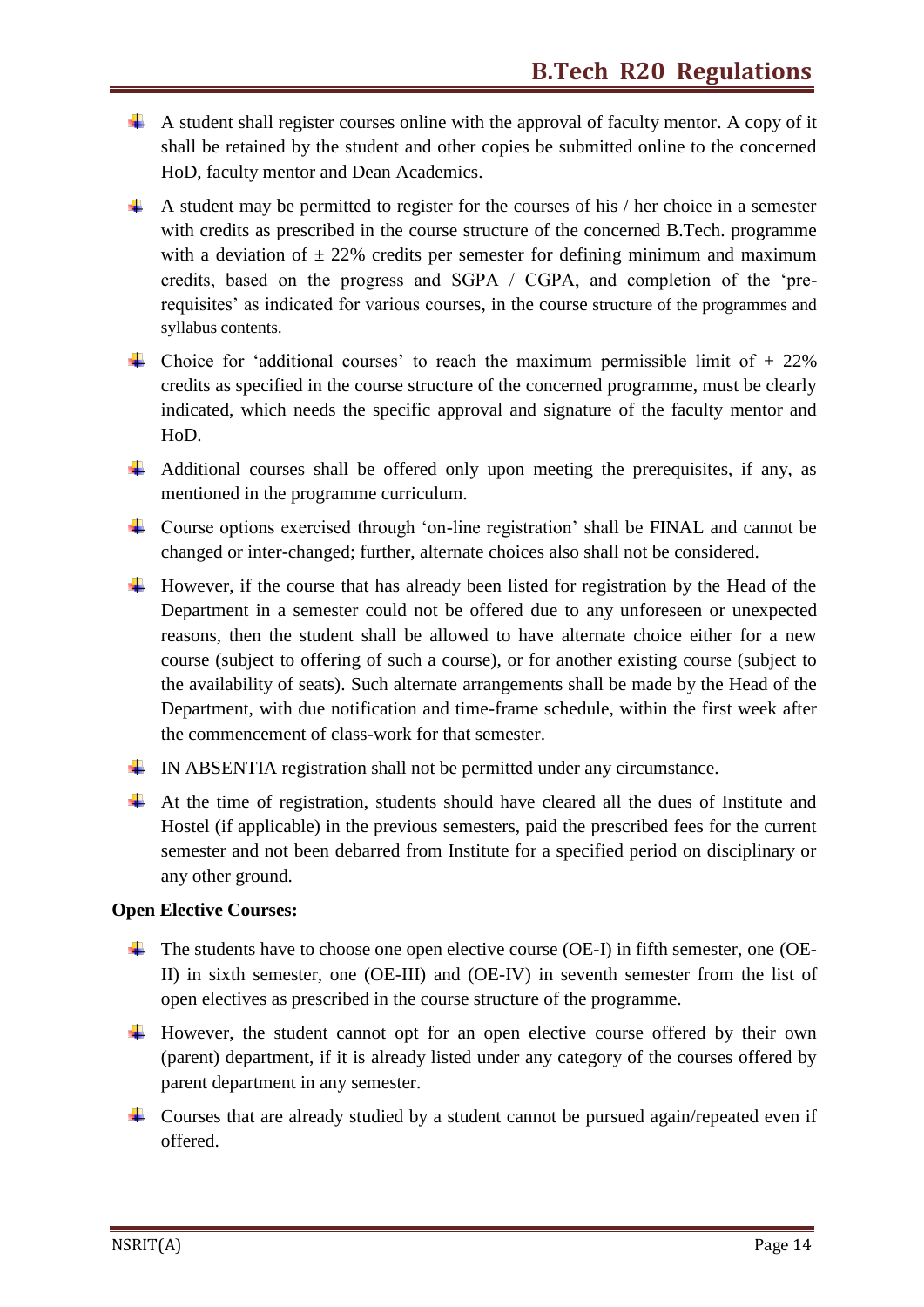#### **Professional Elective Courses:**

- $\overline{\phantom{a}}$  Students have to register for a total of 05 professional elective courses (PE-I to PE-V) from the list of professional elective courses as prescribed in the course structure of the programme.
- $\overline{\text{I}}$  The students have to choose one Professional elective course (PE-I) in fifth semester, PE-II in sixth semester, PE-III, PE-IV and PE-V in seventh semester from the list of open electives as prescribed in the course structure of the programme.
- $\overline{\phantom{a}}$  Compulsory core courses can be chosen by the students of the respective disciplines only. However, the students of a particular discipline can register for discipline/ interdisciplinary courses of other disciplines provided they have met the pre-requisite or when the pre-requisite is waived by Dean of Academics. Courses that are already studied by a student cannot be pursued again/repeated even if offered.

A student shall be permitted to pursue up to a maximum of two elective courses under MOOCs during the Programme. Each of the courses must be of minimum 12 weeks in duration. Attendance will not be monitored for MOOC courses. Student has to pursue and acquire a certificate for a MOOC course only from the organizations/agencies approved by the BoS in order to earn the 3 credits. The Head of the department shall notify the list of such courses at the beginning of the semester.

#### **Dropping of Courses:**

- $\downarrow$  Dropping of one or more courses may be permitted, only after obtaining prior approval from the faculty mentor (subject to retaining of minimum credits as prescribed in these regulations), "within a period of 15 days" from the beginning of the current semester for maintaining studentship.
- The dropped courses are not recorded in the Grade Card.
- $\overline{\mathbf{A}}$  Student must complete the dropped course by registering them as and when offered in the next semester in order to earn the required credits. This is in addition to the minimum number of credits that are required to continue studentship in a semester. However, the total credits registered in a semester should not exceed the maximum number of credits permitted to register in that semester.

#### **Courses to be offered:**

- $\uparrow$  A typical section (or class) strength for each semester shall be 60.
- A course may be offered to the students, only if a minimum of 20 students ( $1/3$  of the section strength) opt for it. The maximum strength of a section is limited to 80 (60 + 1/3 of the section strength).
- $\overline{\text{4}}$  More than one faculty member may offer the same course in any semester.
- $\downarrow$  Laboratory / practical may be included with the corresponding theory course in the same semester.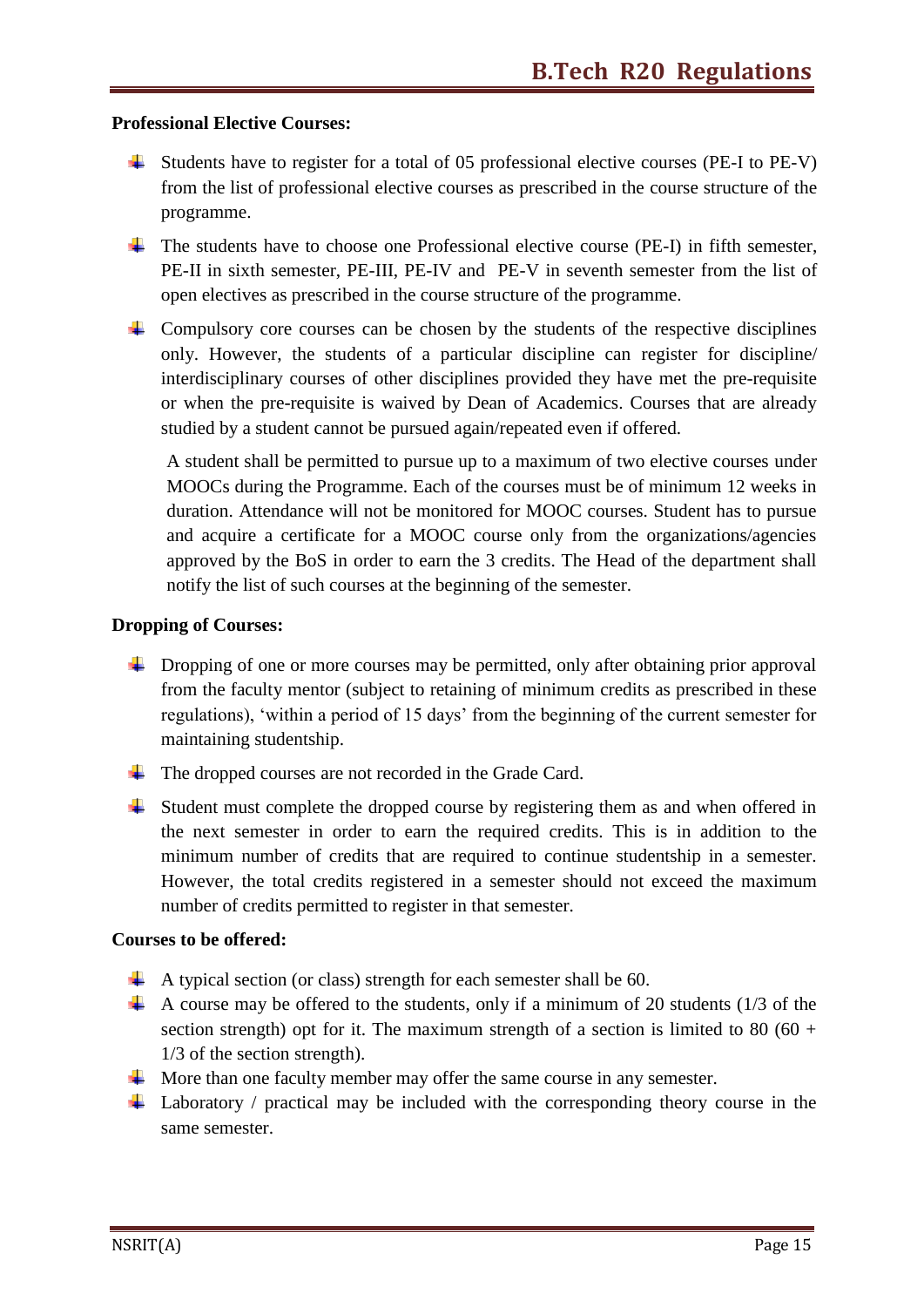- However, in case of elective courses, selection / allotment of courses, based on the choice for students, shall be based on  $-$  'first come first serve' basis in the on-line registration mode.
- $\pm$  If more entries for registration of a course are received, then the HoD concerned shall decide, whether or not to offer such a course for two (or multiple) sections keeping in view the resources available in the department offering the course.

#### **13.0 Attendance requirements and detention policy:**

- $\overline{+}$  A student shall be eligible to appear for end semester examinations if he/she acquires a minimum of 75% of attendance in aggregate of all the subjects in a semester.
- Shortage of Attendance below 65% in aggregate shall in NO case be condoned.
- $\overline{\phantom{a}}$  Condonation for shortage of attendance in aggregate up to 10% (65% and above and below 75%) in each semester may be granted by the College Academic Committee based on the rules prescribed by the Academic Council of the Institute from time to time.
- $\overline{\phantom{a}}$  A stipulated fee shall be payable towards condonation of shortage of attendance to the college. A student is eligible to write the SEE if he acquires a minimum of 40% in each course and 75% of attendance in aggregate of all the courses.
- $\overline{\phantom{a}}$  A student will not be promoted to the next semester unless he satisfies the attendance requirements of the present semester, as applicable. They may seek readmission for that semester when offered next.
- $\overline{\phantom{a}}$  Students, who do not meet the minimum required attendance in a semester, shall be detained in that semester and their registration for that semester shall stand cancelled. They shall not be promoted to the next semester.
- $\overline{\phantom{a}}$  Students detained in a semester shall seek re-admission into that semester as and when offered again.
- $\downarrow$  Academic regulations applicable to the semester in which re-admission is sought shall be applicable to the re-admitted student.
- In case if there are any professional electives and/or open electives, the same may also be re-registered if offered. However, if those electives are not offered in the later semesters, then alternate electives may be chosen from the same set of elective courses offered under that category.
- Any student against whom any disciplinary action is pending shall not be permitted to attend semester end examination (SEE) in that semester.

#### **14.0 Minimum Academic Requirements:**

In addition to the attendance requirements mentioned in 13.0 of these regulations for the award of B.Tech. degree, a student must satisfy the minimum academic requirements as given below: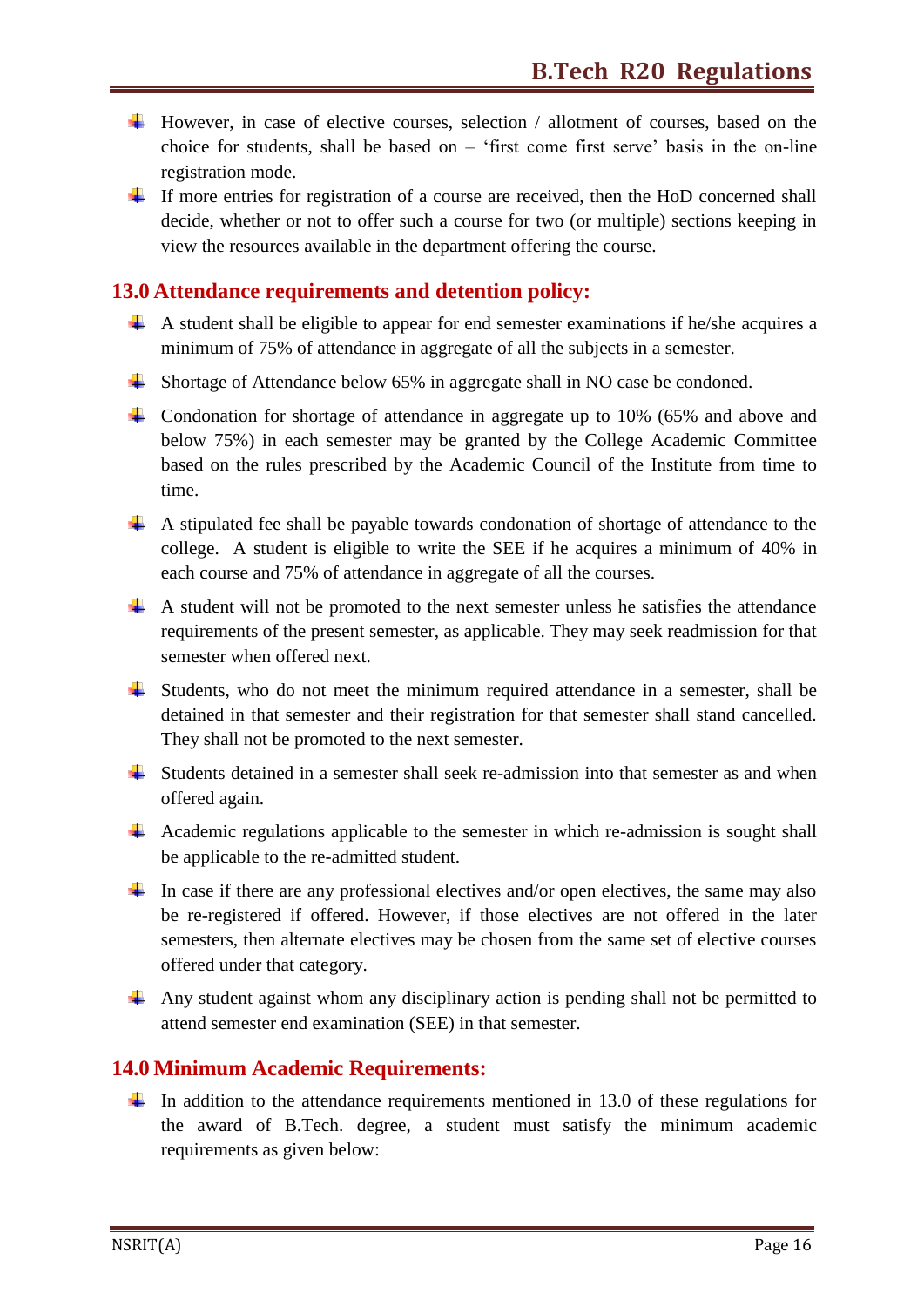A student shall be deemed to have satisfied the minimum academic requirements and earn the credits for each theory, practical, design and drawing course in B.Tech. programme, if he secures

- $\checkmark$  A minimum of 35% marks for each course in the **semester** end examination **(SEE)**, and
- $\checkmark$  A minimum of 40% marks for each course considering **both CIE and SEE** taken together.
- $\overline{+}$  A student shall be deemed to have satisfied the minimum academic requirements and earn the credits allotted to internship, industry oriented mini-project, project, design sensitization and design thinking courses, if he secures
	- $\checkmark$  A minimum of 40% of total marks for internship, industry oriented miniproject, project, design sensitization, design thinking courses
- $\overline{A}$  A student shall be treated as failed, if he
	- $\checkmark$  does not submit a report on internship, industry oriented mini-project, project, design sensitization, design thinking courses, or
	- $\checkmark$  does not make a presentation of the same before the evaluation committee as per the schedule, or
	- $\checkmark$  secures less than 40% marks in overall evaluation.
	- $\checkmark$  In case of a student not meeting any of the above points, student may re-appear once for each of the evaluation of internship, industry oriented mini-project, project, design sensitization, design thinking courses, as scheduled by the evaluation committee; if the student fails in such "one re-appearance" evaluation also, student has to re-appear for the same in the next subsequent semester, as and when it is scheduled.
- $\overline{\phantom{a}}$  A student shall register for all the courses covering 160 credits as specified and listed in the course structure of the B.Tech. programme, fulfills all the attendance and academic requirements for 160 credits, 'earn all 160 credits' by securing SGPA  $\geq$ 5.0 (in each semester) and CGPA (at the end of each successive semester)  $\geq 5.0$  to successfully complete the under-graduate.

#### **15.0 Distribution of marks and evaluation methodology:**

 $\overline{\phantom{a}}$  The performance of a student in each semester shall be evaluated course wise with a maximum of 100 marks for theory and 100 marks for practical courses. In addition, design sensitization, design thinking, internship shall be evaluated for 100 marks each and project courses shall be evaluated for 200 marks.

| S. No | Components                                                                      | Internal | External | Total |
|-------|---------------------------------------------------------------------------------|----------|----------|-------|
|       | Theory                                                                          | 30       | 70       | 100   |
| 2     | Engineering Graphics/Design/Drawing                                             | 30       | 70       | 100   |
| 3     | Practical                                                                       | 30       | 70       | 100   |
| 4     | Internship                                                                      | 50       |          | 50    |
|       | <b>Skill Oriented</b>                                                           | 50       |          | 50    |
| 6     | Project Work (Seminars on Project Progress)/<br>(Thesis and Final Presentation) | 50       | 150      | 200   |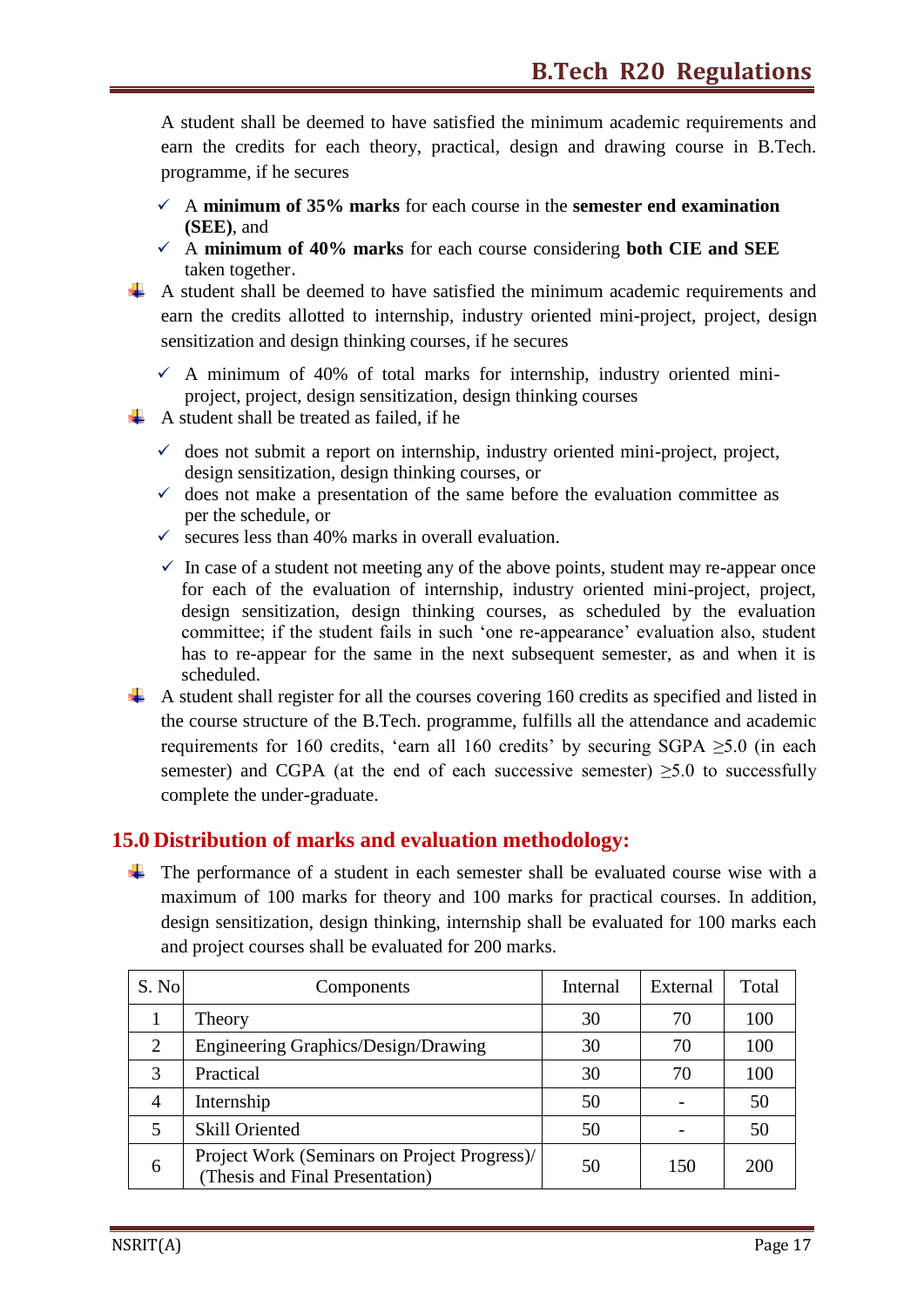#### **Theory Courses:**

- $\downarrow$  The syllabus for the theory courses shall be divided into five units and each unit carries equal weightage in terms of marks distribution.
- $\overline{\text{F}}$  For theory courses, the distribution of marks shall be 30 marks for Continuous Internal Evaluation (CIE) and 70 marks for the Semester End Examination (SEE).

#### **1. Continuous Internal Evaluation (CIE - 30 M):**

For theory subjects, during a semester, there shall be two mid-term examinations. Each midterm examination consists of

- 1. Objective examination
- 2. Descriptive examination

The objective examination and descriptive examination shall be for 5 and 20 marks each with a total duration of 1 hour 50 minutes (20 minutes for objective and 90 minutes for descriptive paper). The objective examination is set with 10 multiple choice questions for 5 marks (10 questions ½ marks) and descriptive examination is set with 5 questions, each carries 4 marks, from first 2.5 units for Mid term-I and from next 2.5 units for Midterm-II.

3. Assignment

After every Unit, One Assignment/Tutorial shall be conducted. Two questions from each Unit must be set in Assignment. Assignment/Tutorial consists of Theory, Design, Analysis, Simulation, Algorithms, Drawing, etc. as the case may be. Assignment –I on first 2.5 units for 5 marks, Assignment –II on next 2.5 units for 5 Marks

 $CIE = Mid + Assignment.$ 

Mid Examination  $=$  (Objective examination  $+$  descriptive examination)

- **CIE-I marks** = Mid-I + Assignment -I
- **CIE-II** marks = Mid-II + Assignment -II
- **Final Continuous Internal Evaluation Marks** = (Best of CIE-1/CIE-2) marks  $x = 0.8 + 1$ Least of (CIE-1/CIE-2) marks x 0.2).
	- **2. Semester End Theory Examinations Evaluation:**
	- $\ddot{\bullet}$  The semester end examinations will be conducted NSRIT examination section for 70 marks consists of five questions carrying **14 marks each**.
	- $\pm$  Each of these questions is from one unit and may contain sub-questions. For each question there will be an "either" "or" choice, which means that there will be two questions from each unit and the student should answer either of the two questions.

#### **Laboratory Courses:**

 $\ddot{\text{F}}$  For practical subjects there shall be continuous evaluation during the semester for 30 internal marks and 70 end examination marks.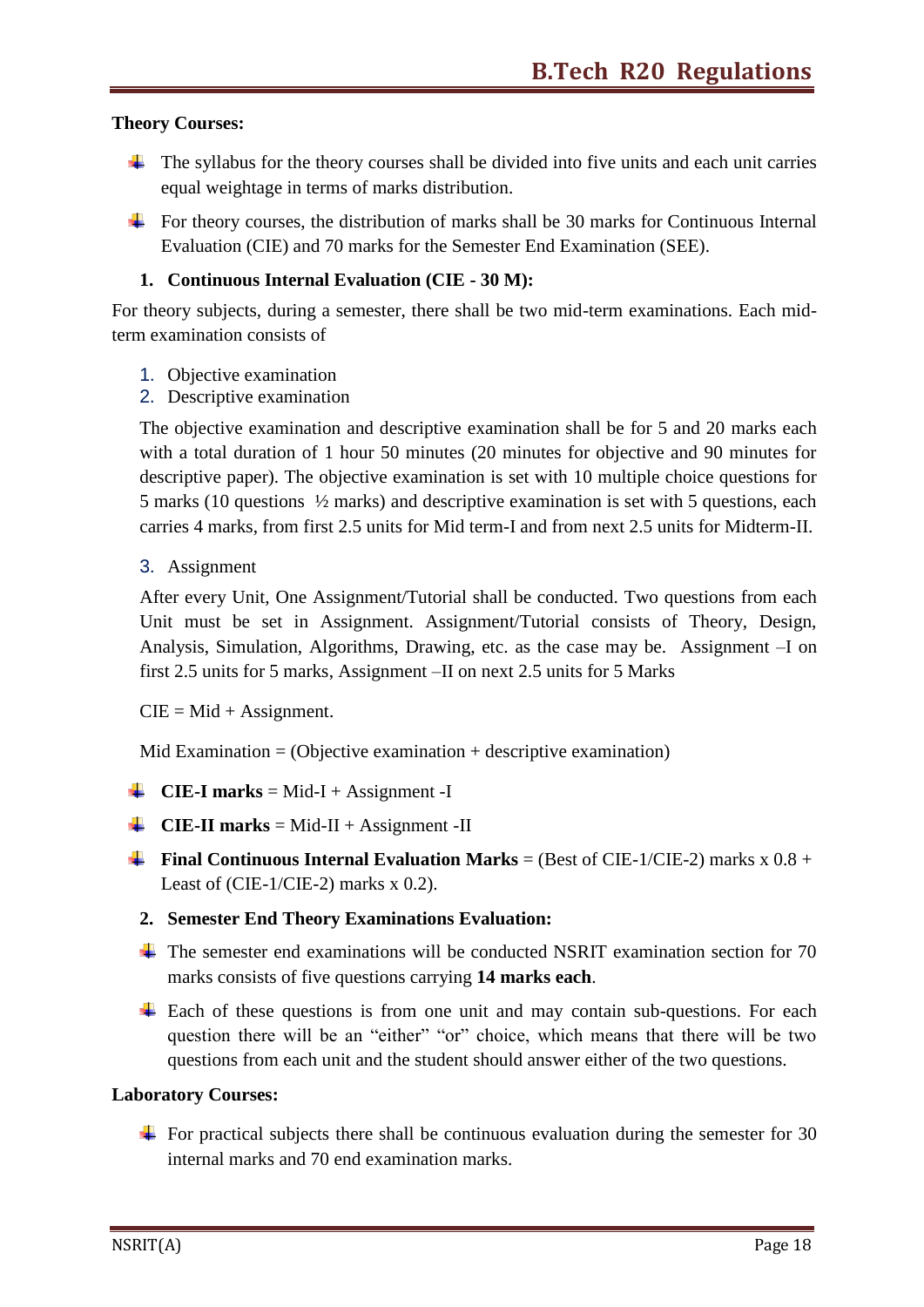- $\ddot{\bullet}$  The internal 30 marks shall be awarded as follows: day to day work 10 marks, Record-10 marks and the remaining 10 marks to be awarded by conducting an internal laboratory test.
- $\downarrow$  The end examination shall be conducted by the teacher concerned and external examiner appointed by academic council chairman, NSRIT

#### **Design and / or drawing Courses:**

- For the subject having design and / or drawing, (such as Engineering Graphics, Engineering Drawing, Machine Drawing) and estimation, the distribution shall be 30 marks for internal evaluation (15 marks for continuous Assessment (day–to–day work) and 15 marks for internal tests) and 70 marks for end examination.
- $\ddot{\bullet}$  There shall be two internal tests in a Semester for 15 marks each and final marks can be calculated with 80% weightage for better of the two tests and 20% weightage for other test and these are to be added to the marks obtained in day to day work.

#### **16.0 Conduct of Semester End Examinations and Evaluation:**

- $\overline{\text{L}}$  Semester End Examination (SEE) shall be conducted by the Controller of Examinations (CoE) by inviting Question Papers from the External Examiners.
- $\downarrow$  Question papers may be moderated for the coverage of syllabus, pattern of questions by an examiner appointed by the CoE. The appointed examiner shall prepare a detailed answer key and scheme of valuation and submit it to the CoE.
- Laboratory SEE shall be conducted involving internal and external examiners as defined in these regulations.

#### **17.0 Internship and Skill Oriented Courses guidelines**

Students shall undergo mandatory summer internships for a minimum of six weeks duration at the end of second and third year of the Programme. There shall also be mandatory full internship in VIII semester of the Programme along with the project work

Evaluation of the summer internships shall be through the departmental committee. A student will be required to submit a summer internship report to the concerned department and appear for an oral presentation before the departmental committee. The report and the oral presentation shall carry **40% and 60%** weightages respectively. Rubrics can be formulated time to time.

There shall be 05 skill-oriented courses offered during III to VII semesters. Among the five skill courses, four courses shall focus on the basic and advanced skills related to the domain courses and the remaining one shall be a soft skills course.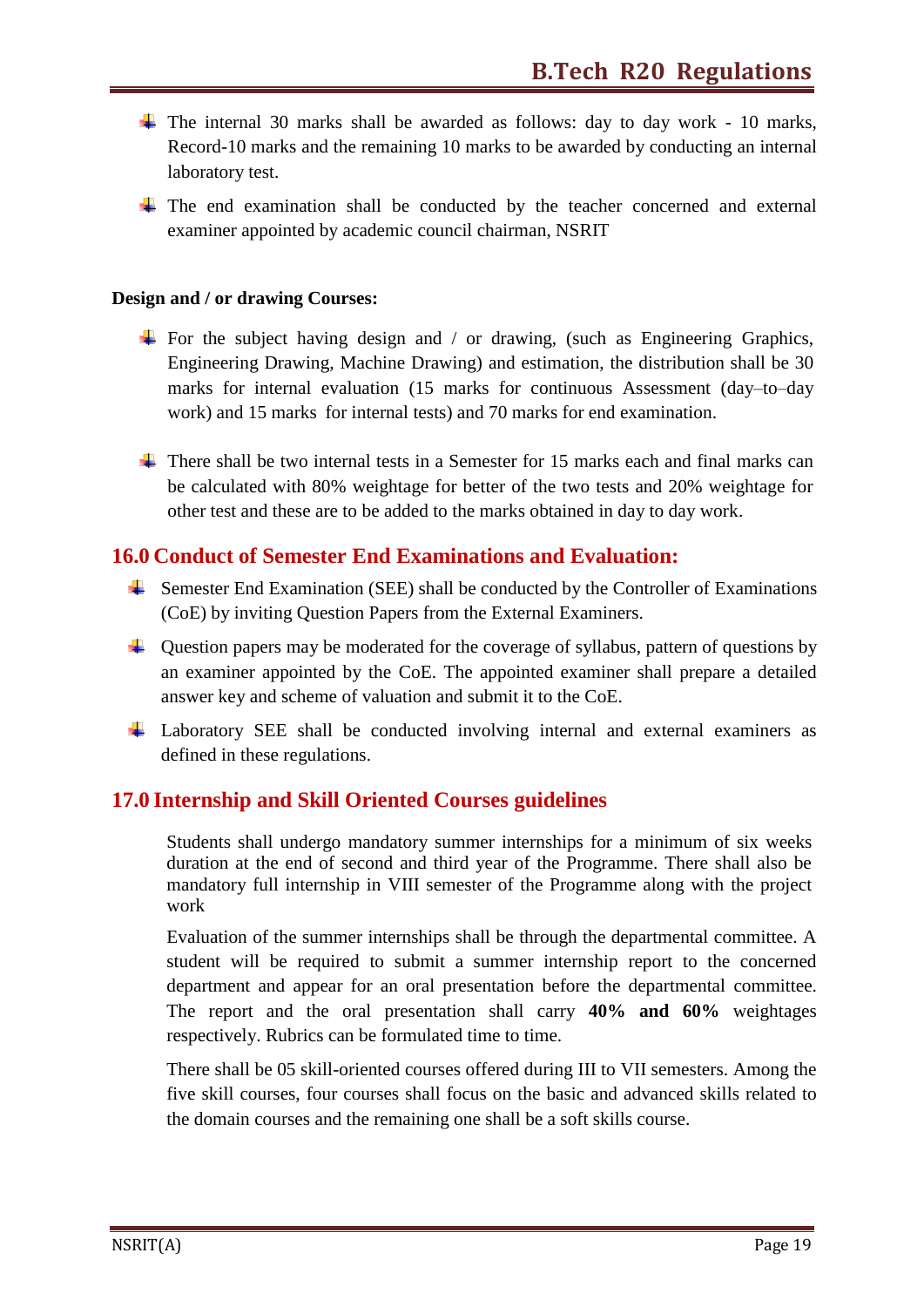Similary for Skill oriented program, the report and the model presentation/output of the course shall carry **40% and 60%** weightages respectively. Rubrics can be formulated time to time.

#### **18.0 Project Evaluation**

Out of a total of 200 marks for the Project, 50 marks shall be for Internal Evaluation and 150 marks for the End Semester Examination. The End Semester Examination (Viva – Voce) shall be conducted by the Committee. The Committee consists of an external examiner and Supervisor of the Project. The evaluation of project work shall be conducted at the end of the Eighth semester.

The **Internal Evaluation** marks shall be on the basis of **two** seminars given by each student on the topic of his/her project and evaluated by an Internal Committee, consisting of Head of the department, the supervisor of the project and a senior faculty member.

#### **19.0 Scheme for the award of degree:**

#### **Award of B.Tech. Degree:**

- $\overline{\phantom{a}}$  A student shall be declared eligible for the award of the B.Tech. degree if he/she fulfils the following academic regulations:
- Pursued a programme of study for not less than four academic years and not more than eight academic years.
- Registered for 160 credits and secured a minimum of 160 credits.

NOTE: Students, who fail to fulfill all the academic requirements for the award of the degree within eight academic years from the year of their admission, shall forfeit their seat in B.Tech. programme.

#### **20.0 Performance and Grading System:**

 $\overline{\phantom{a}}$  Performances of students in each of the courses in the programme are expressed in terms of Letter Grades based on an absolute grading system. The 10-point grading system with letter grades and their grade points are shown in the Table 7.

| <b>Marks Range</b><br>Theory/Lab<br>$(Max-100)$ | <b>Marks Range</b><br>for subjects with<br>$Max-50$ | <b>Letter Grade</b> | <b>Description of</b><br>Grade | <b>Grade Points</b><br>(GP) |
|-------------------------------------------------|-----------------------------------------------------|---------------------|--------------------------------|-----------------------------|
| > 90                                            | > 45                                                | $\mathbf{\Omega}$   | Outstanding                    | 10.00                       |
| > 80 < 90                                       | > 40 < 45                                           | $A+$                | Excellent                      | 9.00                        |
| > 70 < 80                                       | $>$ 35 < 40                                         | A                   | Very Good                      | 8.00                        |
| > 60 < 70                                       | $\geq$ 30 < 35                                      | $B+$                | Good                           | 7.00                        |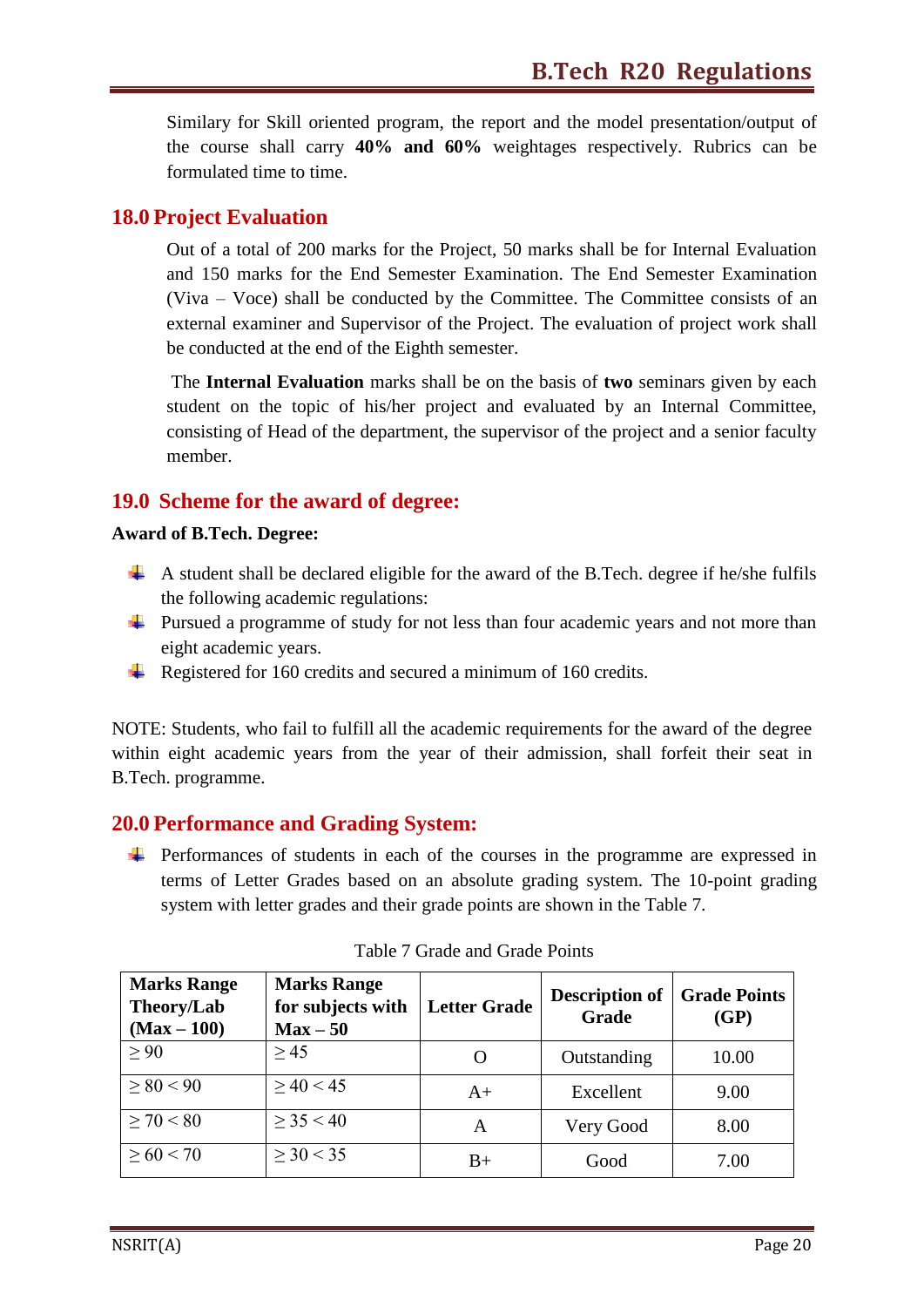| $\geq 50 \leq 60$                 | $\geq$ 25 < 30 |    | Average | 6.00 |
|-----------------------------------|----------------|----|---------|------|
| $\geq$ 40 < 50                    | $\geq$ 20 < 25 | C  | Pass    | 5.00 |
| <40                               |                | F  | Fail    | --   |
| Not Appeared in<br>the<br>Exam(s) |                | Ab | Absent  | --   |

After a student has satisfied the requirements prescribed for the completion of the program and is eligible for the award of B. Tech. Degree, he shall be placed in one of the following four classes:

| <b>Class Awarded</b>                | <b>CGPA</b> to be secured  | <b>Remarks</b> |
|-------------------------------------|----------------------------|----------------|
| <b>First Class with Distinction</b> | $\geq 7.75$                | From the CGPA  |
| First                               | $\geq 6.75$                | Secured from   |
| Second                              | $\geq$ 5.75 to < 6.75      | 160<br>Credits |
| Pass                                | $\geq 5.00$ to $\leq 5.75$ |                |

#### CGPA and Class

 $\overline{\text{F}}$  For mandatory and audit courses (non-credit), student shall be awarded 'Satisfactory' or "Not satisfactory" without any credit. This shall not be counted for the computation of SGPA/CGPA.

#### **21.0 Computation of SGPA and CGPA:**

#### **Calculation of semester Grade Point average (SGPA):**

 $\overline{\text{F}}$  The performance of each student at the end of each semester shall be indicated in terms of SGPA. The SGPA shall be calculated as below:

$$
SGPA = \frac{Total\ earned\ weighted\ grade\ points\ in\ a\ semester}{Total\ credits\ in\ a\ semester}
$$

$$
SGPA(S_k) = \frac{\sum_{i=1}^{n} C_i * G_i}{C_i}
$$

Where *Ci* is the number of credits of the  $i^{th}$  course/subject in a semester and *Gi* is the grade point scored by the student in the  $i^{th}$  course/subject and *n* is the number of courses/subjects registered in that semester.

NOTE: SGPA is calculated and awarded to those students who pass all the courses in a semester.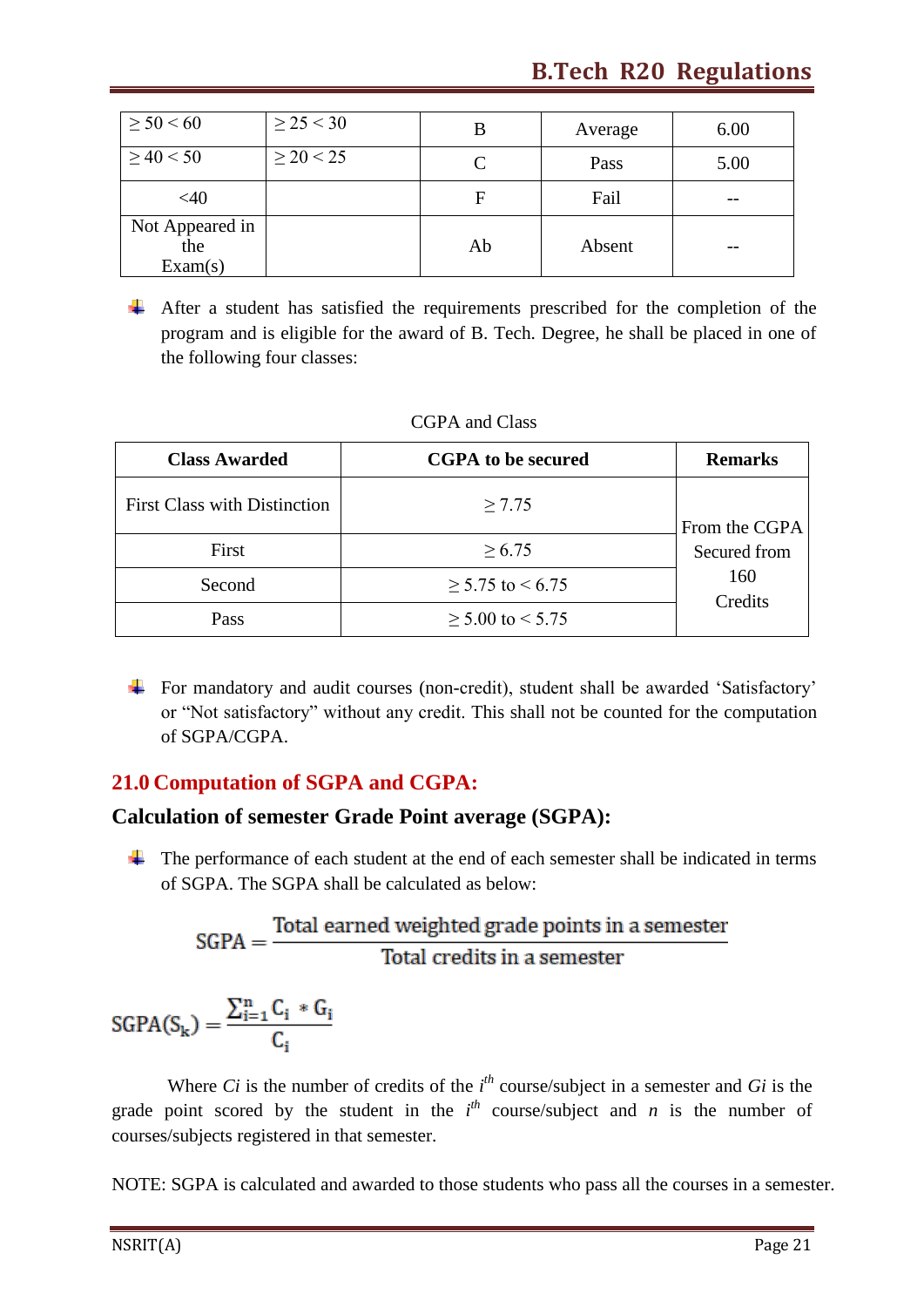#### **Calculation of Cumulative Grade Point Average (CGPA):**

The CGPA of a student for the entire programme shall be calculated as given below:

÷ Assessment of the overall performance of a student shall be obtained by calculating cumulative grade point average (CGPA), which is weighted average of the grade points obtained in all courses during the course of study.

 $CGPA = \frac{Total\ earned\ weighted\ grade\ point\ for\ the\ entire\ program}{Total\ credits\ for\ the\ entire\ program}$ 

 $CGPA = \frac{\sum_{i=1}^{n} C_i * G_i}{\sum_{i=1}^{n} C_i}$ 

Where *Si* is SGPA of the  $i<sup>th</sup>$  semester and *Ci* is total number of credits in that semester.

NOTE: Grade lower than C in any course shall not be considered for CGPA calculation. The CGPA shall be awarded only when the student acquires the required number of credits prescribed for the programme.

#### **Illustration of Computation of SGPA and CGPA:**

| <b>Course Name</b> | <b>Course</b><br>$C$ redits $(C)$ | Letter<br>Grade            | Grade<br>Point (GP) | <b>Credit Point</b><br>$(CP = C x GP)$ |
|--------------------|-----------------------------------|----------------------------|---------------------|----------------------------------------|
| Course 1           | 3                                 | A                          | 8                   | $3 \times 8 = 24$                      |
| Course 2           | 4                                 | $B+$                       | 7                   | $4 \times 7 = 28$                      |
| Course 3           | 3                                 | B                          | 6                   | $3 \times 6 = 18$                      |
| Course 4           | 3                                 | ∩                          | 10                  | $3 \times 10 = 30$                     |
| Course 5           | 3                                 | C                          | 5                   | $3 \times 5 = 15$                      |
| Course 6           | 4                                 | B                          | 6                   | $4 \times 6 = 24$                      |
| Total<br>Credits   | 20                                | <b>Total Credit Points</b> |                     | 139                                    |

**Illustration of calculation of SGPA:**

Thus, SGPA = 
$$
\frac{139}{20}
$$
 = 6.95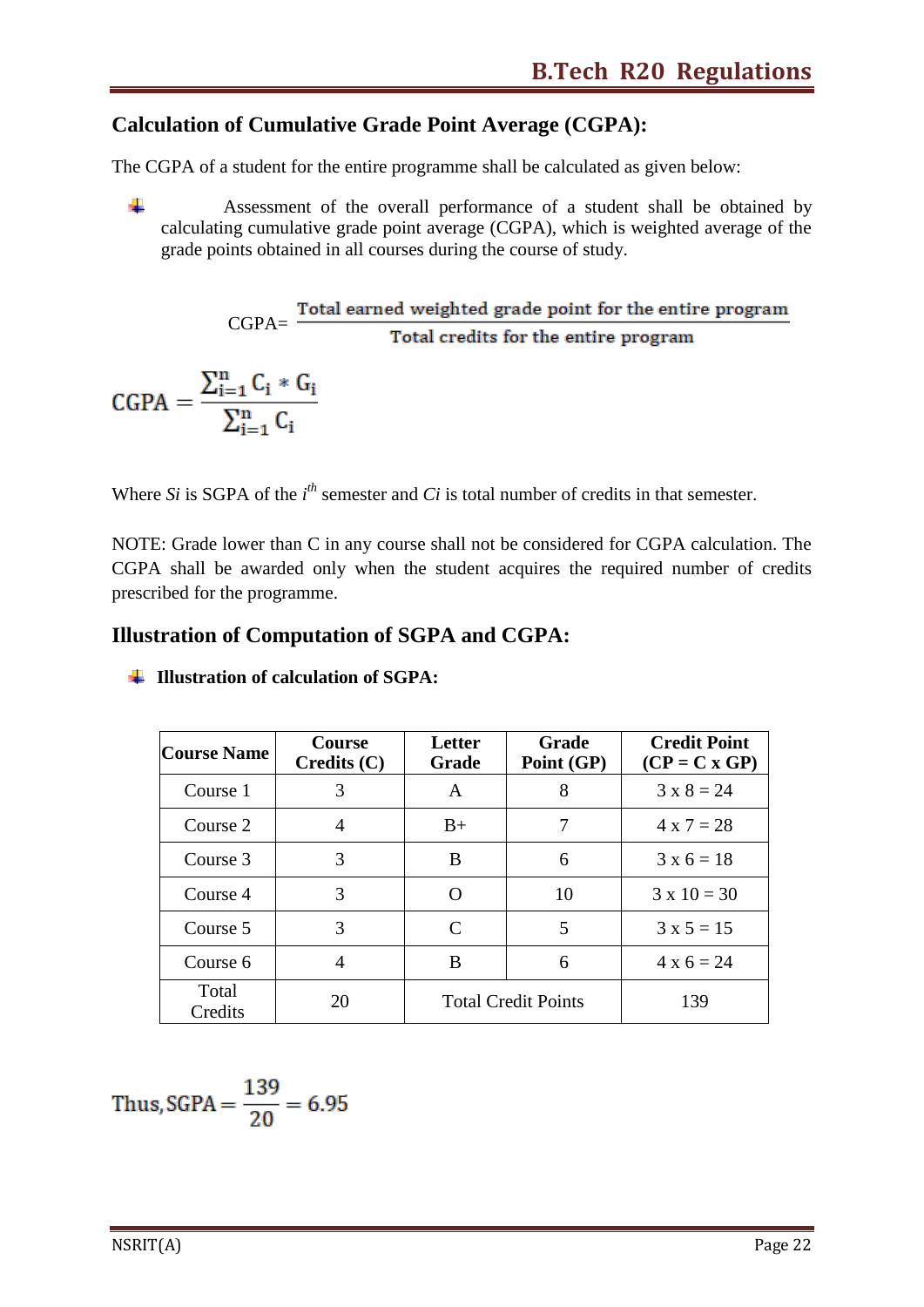| <b>Semester I</b> | <b>Semester II</b> | <b>Semester III</b> | <b>Semester IV</b>   |
|-------------------|--------------------|---------------------|----------------------|
| Credit: 19.5      | Credit: 19.5       | Credit: 21.5        | Credit: 21.5         |
| SGPA: 6.9         | SGPA:7.8           | SGPA: 5.6           | SGPA: 6.0            |
| <b>Semester V</b> | <b>Semester VI</b> | <b>Semester VII</b> | <b>Semester VIII</b> |
| Credit: 21.5      | Credit : 21.5      | Credit : 23         | Credit: 12           |
| SGPA: 6.3         | SGPA: 8.0          | SGPA: 6.4           | <b>SGPA: 7.5</b>     |

#### **Illustration of Calculation of CGPA:**

**[ (19.5x6.9)+ (19.5x7.8)+ (21.5x5.6)+ (21.5x6.0)+ (21.5x6.3)+ (21.5x8.0)+ (23x6.4)+ (12x7.5)]/160**

**= 6.754**

#### **REVALUATION:**

 $\overline{\phantom{a}}$  Revaluation shall not be permitted.

#### **22.0 CREDIT TRANSFER:**

Credit transfer of a student from other Institution to NSRIT is permitted for undergraduate programme as per the GOs from the Government of Andhra Pradesh.

#### **Credit transfer from another Institution to NSRIT:**

A student studying in another Institution can take transfer to NSRIT against notification and orders issued by the Government of Andhra Pradesh, under the following conditions:

- $\checkmark$  When a student seeks transfer, equivalent credits shall be assigned to the student based on the equivalent courses studied earlier by the student.
- $\checkmark$  The student, when transferred from other Institution, must follow the rules and regulations of NSRIT.
- $\checkmark$  To graduate from NSRIT, a transferred student must study at least half of the minimum duration prescribed for a programme at NSRIT.

#### **23.0 WITH-HOLDING OF RESULTS:**

- $\overline{\phantom{a}}$  If a student has not paid the pending fee dues to the institute / if any case of indiscipline / malpractice is pending against him, the results of such student shall be withheld.
- $\overline{\text{I}}$  The issue of the award of the provisional certificate and the B.Tech. Degree is liable to be withheld in such cases.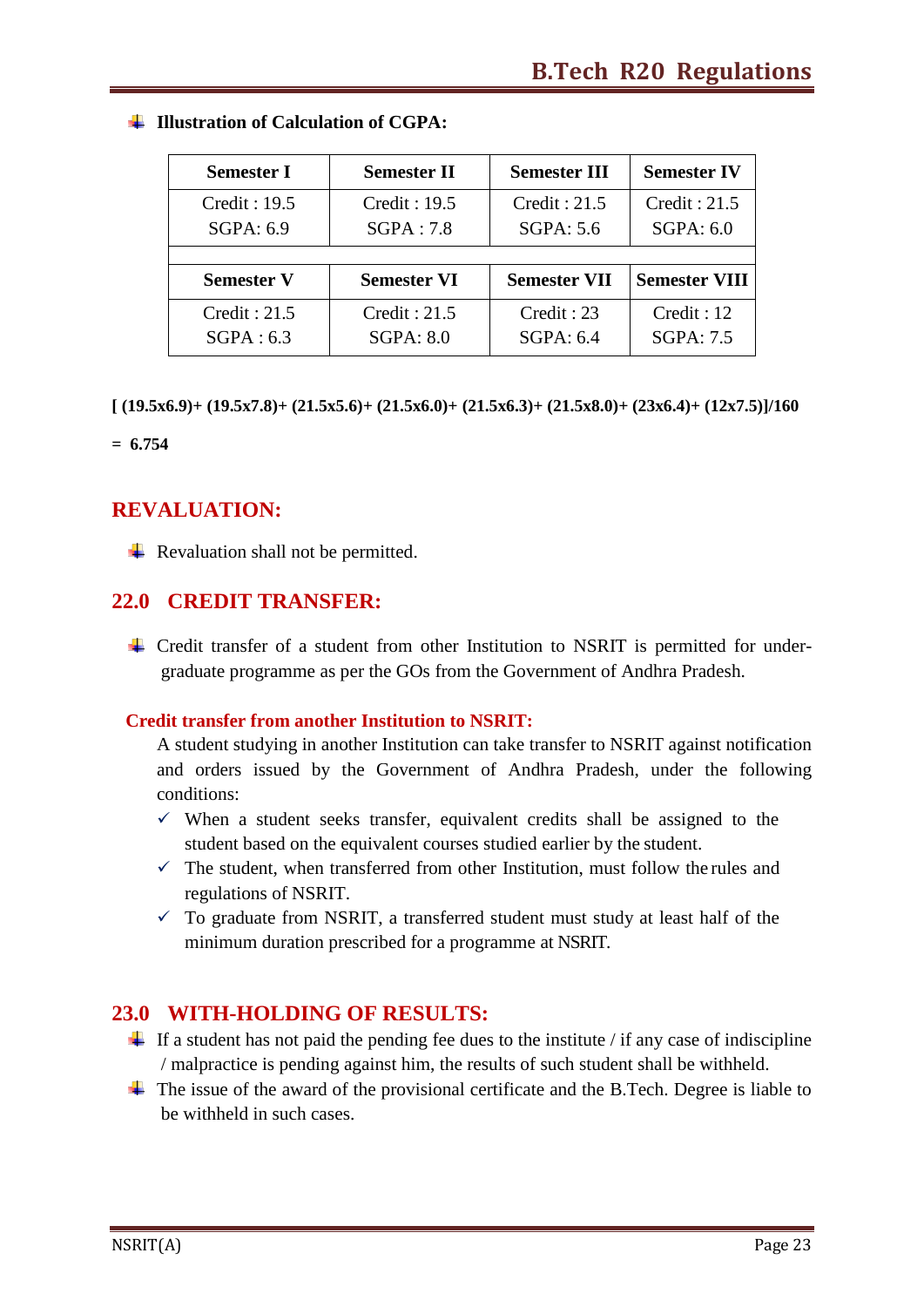#### **24.0 DISCIPLINE:**

- $\overline{\text{F}}$  Every student is required to observe discipline and decorum both inside and outside the institute and not to indulge in any activity which shall tend to bring down the honor of the institute.
- $\pm$  If a student indulges in malpractice in any of the theory / practical CIE or SEE, he shall be liable for punitive action as prescribed by the Institute from time to time.

#### **25.0 GENERAL:**

- $\ddot{\bullet}$  Where the words "he", "him", "his", occur in the regulations, they include "she", "her", "hers".
- $\overline{\text{F}}$  The academic regulations should be read as a whole for the purpose of any interpretation.
- $\downarrow$  In the case of any discrepancy/ambiguity/doubt arising in the above rules and regulations, the decision of the Principal shall be final.
- $\overline{\text{F}}$  The Chairman, Academic Council may change or amend any or all of the academic regulations or syllabi at any time and the changes or amendments made shall be applicable to all the students concerned with effect from the dates as notified by the Institute.

#### **Academic Regulations for B.Tech. - Lateral Entry Scheme (LES)**

(Applicable for students admitted from the academic year **2021-2022**)

#### **26.0 MINIMUM ACADEMIC REQUIREMENTS:**

- $\overline{\phantom{a} \bullet}$  Attendance requirements and detention policy of four year B. Tech. Regular degree programmes as specified in 13.0 of these regulations is adopted for students admitted to B.Tech. degree programme under lateral entry scheme (LES).
- Academic performance requirements as specified in 14.0 of these regulations are adopted for students admitted to B.Tech. Degree programme under lateral entry scheme (LES).
- $\overline{\phantom{a}}$  Student who fails to fulfill all the academic requirements for the award of the degree within six academic years from the year of his/her admission, shall forfeit his/her seat in B.Tech. programme and his/her admission stands cancelled.

#### **27.0 PROMOTION POLICY:**

Apart from the minimum required attendance conditions as specified in 13.0 of these regulations, the credit conditions to be fulfilled by a student for getting promoted from the current semester to the next semester are given below:

- $\overline{\text{F}}$  For promotion from fourth semester to fifth semester, a student must secure at least **40%** of the total credits up to fourth semester
- For promotion from sixth semester to seventh semester, a student must secure at least **40%** of the total credits up to sixth semester.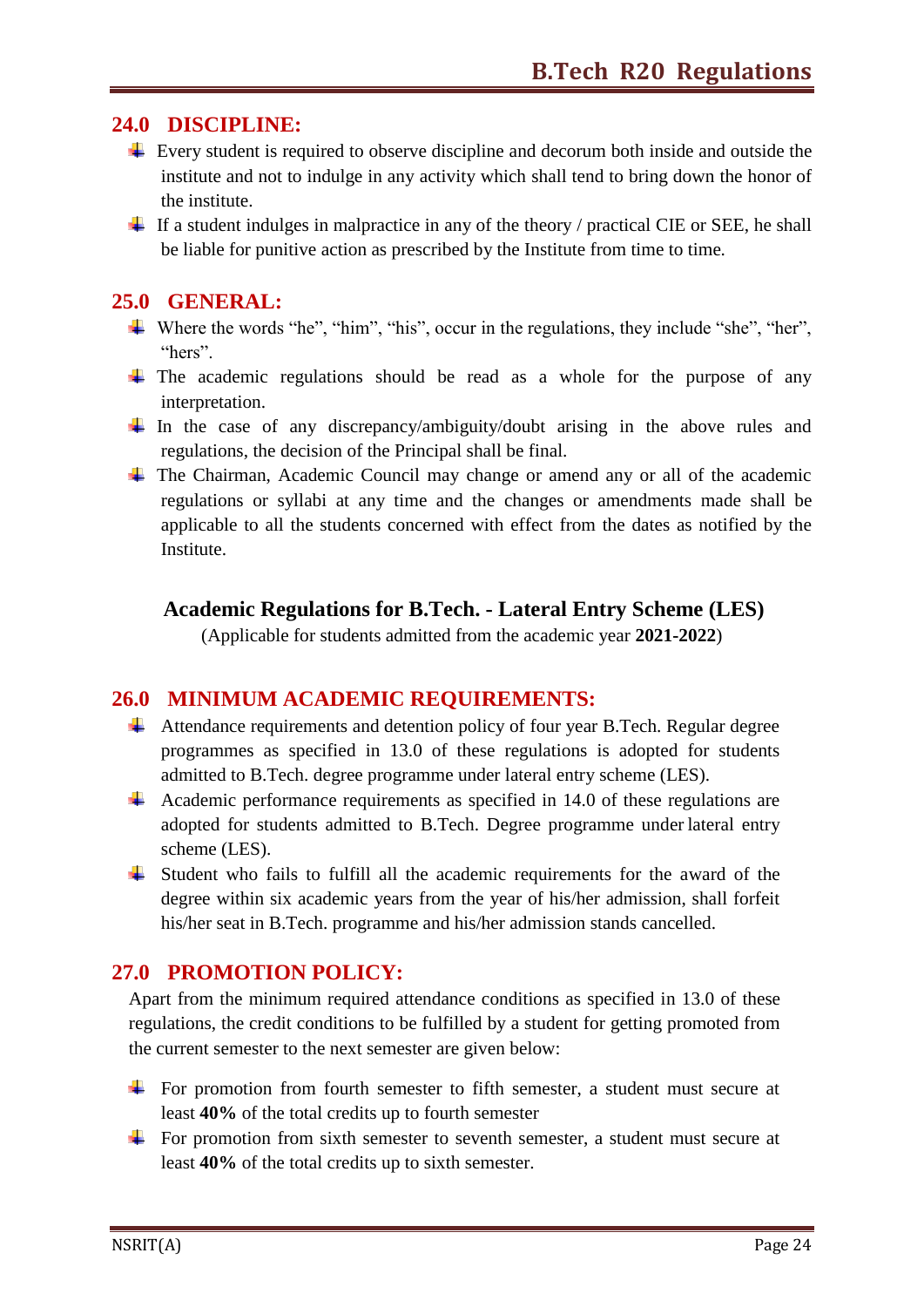#### **28.0 SCHEME FOR THE AWARD OF DEGREE:**

- Award of B.Tech. Degree: A lateral entry student shall be declared eligible for the award of the B. Tech. degree if he/she fulfils the following academic regulations:
- Pursued a programme of study for not less than three academic years and not more than six academic years.
- Registered for 160 credits and secured a minimum of 160 credits.

#### **MALPRACTICE RULES**

#### **DISCIPLINARY ACTION FOR IMPROPER CONDUCT IN EXAMINATIONS**

|           | <b>Nature of Malpractices/Improper</b>                                                                                                                                                                                                                                                                                                                                                                                                                               | <b>Punishment</b>                                                                                                                                                                                                                                                                                                                                                                                                                  |
|-----------|----------------------------------------------------------------------------------------------------------------------------------------------------------------------------------------------------------------------------------------------------------------------------------------------------------------------------------------------------------------------------------------------------------------------------------------------------------------------|------------------------------------------------------------------------------------------------------------------------------------------------------------------------------------------------------------------------------------------------------------------------------------------------------------------------------------------------------------------------------------------------------------------------------------|
| S.No.     | conduct                                                                                                                                                                                                                                                                                                                                                                                                                                                              |                                                                                                                                                                                                                                                                                                                                                                                                                                    |
|           | If a student:                                                                                                                                                                                                                                                                                                                                                                                                                                                        |                                                                                                                                                                                                                                                                                                                                                                                                                                    |
| 1.<br>(a) | Possesses or keeps accessible<br>in<br>examination hall, any paper, note<br>book, programmable calculators, cell<br>phones, pager, palm computers or any<br>other form of material concerned with<br>or related to the course of the<br>examination (theory or practical) in<br>which he is appearing but has not made<br>use of (material shall include any<br>marks on the body of the student<br>which can be used as an aid in the<br>course of the examination) | Expulsion from the examination hall and<br>cancellation of the performance in that<br>course only.                                                                                                                                                                                                                                                                                                                                 |
| (b)       | assistance<br>or guidance<br>Gives<br><b>or</b><br>receives it from any other student<br>orally or by any other body language<br>methods or communicates through cell<br>phones with any student or<br>persons in or outside the exam hall in<br>respect of any matter.                                                                                                                                                                                              | Expulsion from the examination hall and<br>cancellation of the performance in that<br>course only of all the students involved.<br>In case of an outsider, he shall be handed<br>over to the police and a case is registered<br>against him.                                                                                                                                                                                       |
| 2.        | Has copied in the examination hall<br>from any paper, book, programmable<br>calculators, palm computers or any<br>other form of material relevant to the<br>course of the examination (theory or<br>practical) in which the student is<br>appearing.                                                                                                                                                                                                                 | Expulsion from the examination hall and<br>cancellation of the performance in that<br>course and all other courses the student<br>has already appeared including practical<br>examinations and project work and shall<br>not be permitted to appear for the<br>remaining examinations of the courses of<br>that Semester/year. The Hall Ticket of<br>the student is to be cancelled and sent to<br>the Controller of Examinations. |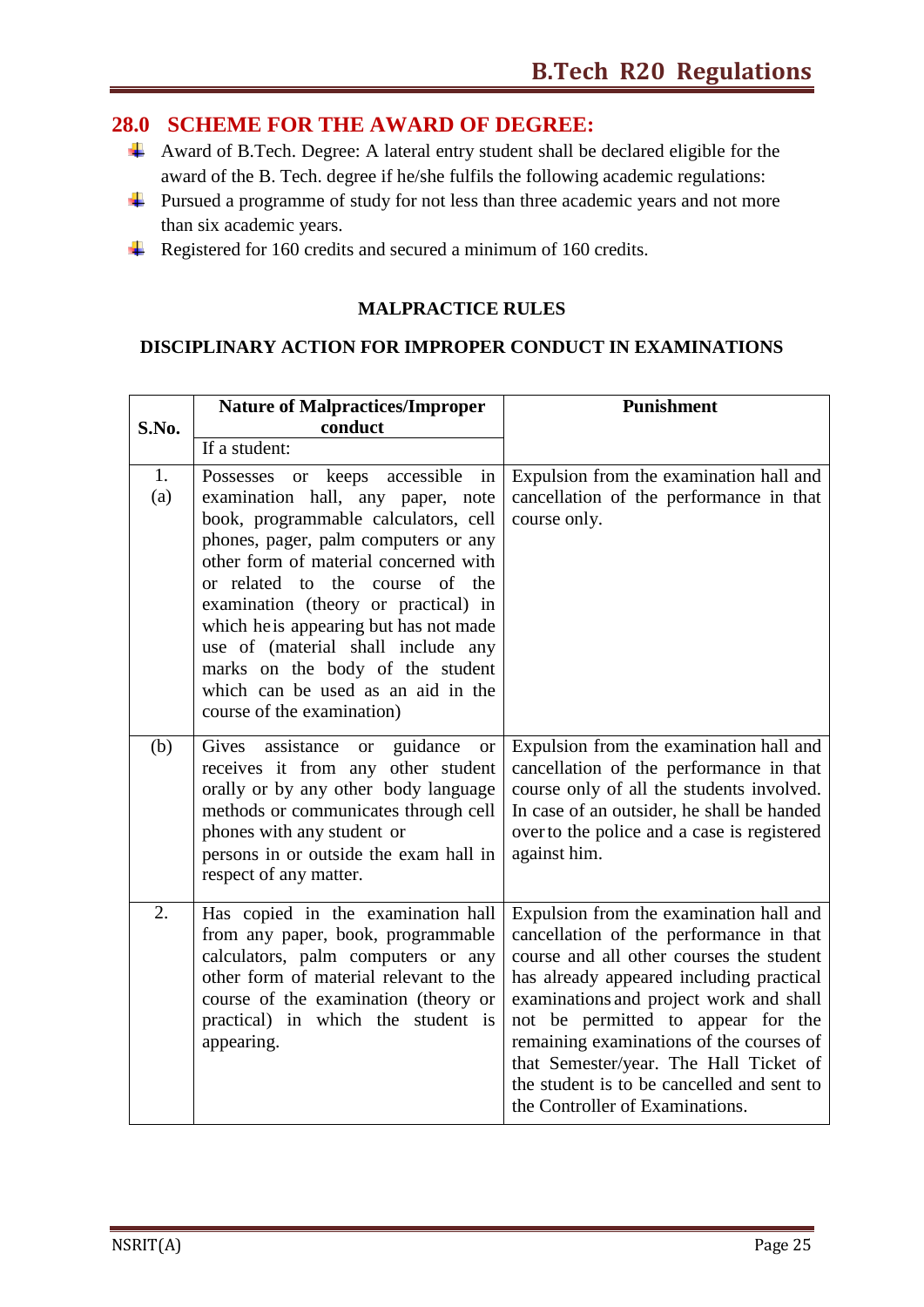| 3. | Impersonates any other student in                                                                                                                                                                                               | The student who has impersonated shall                                                                                                                                                                                                                                                                                                                                                                                                                                                                                                                                                                                                                                                                                                                                                                      |
|----|---------------------------------------------------------------------------------------------------------------------------------------------------------------------------------------------------------------------------------|-------------------------------------------------------------------------------------------------------------------------------------------------------------------------------------------------------------------------------------------------------------------------------------------------------------------------------------------------------------------------------------------------------------------------------------------------------------------------------------------------------------------------------------------------------------------------------------------------------------------------------------------------------------------------------------------------------------------------------------------------------------------------------------------------------------|
|    | connection with the examination.                                                                                                                                                                                                | be expelled from examination hall. The<br>student is also debarred and forfeits the<br>seat. The performance of the original<br>student, who has been impersonated,<br>shall be cancelled in all the courses of the<br>examination (including practical's and<br>project work) already appeared and shall<br>allowed<br>to<br>for<br>not<br>be<br>appear<br>examinations of the remaining courses<br>of that semester/year. The student is also<br>debarred for two consecutive semesters<br>from class work and all semester end<br>examinations. The continuation of the<br>course by the student is course to the<br>academic regulations in connection with<br>forfeiture of seat. If the imposter is an<br>outsider, he shall be handed over to the<br>police and a case is registered against<br>him. |
| 4. | Smuggles in the Answer book or<br>additional sheet or takes<br>out<br><b>or</b><br>arranges to send out the question paper<br>during the examination or answer book<br>or additional sheet, during or after the<br>examination. | Expulsion from the examination hall and<br>cancellation of performance in that<br>course and all the other courses the<br>student has already appeared including<br>practical examinations and project work<br>and shall not be permitted for the<br>remaining examinations of the courses of<br>that semester/year. The student is also<br>debarred for two consecutive semesters<br>from class work and all semester end<br>examinations. The continuation of the<br>course by the student is course to the<br>academic regulations in connection with<br>For feature of seat.                                                                                                                                                                                                                            |
| 5. | objectionable,<br>abusive<br>Uses<br><b>or</b><br>offensive language in the answer paper<br>or in letters to the examiners or writes<br>the examiner requesting him to<br>to<br>award pass marks.                               | Cancellation of the performance in that<br>course.                                                                                                                                                                                                                                                                                                                                                                                                                                                                                                                                                                                                                                                                                                                                                          |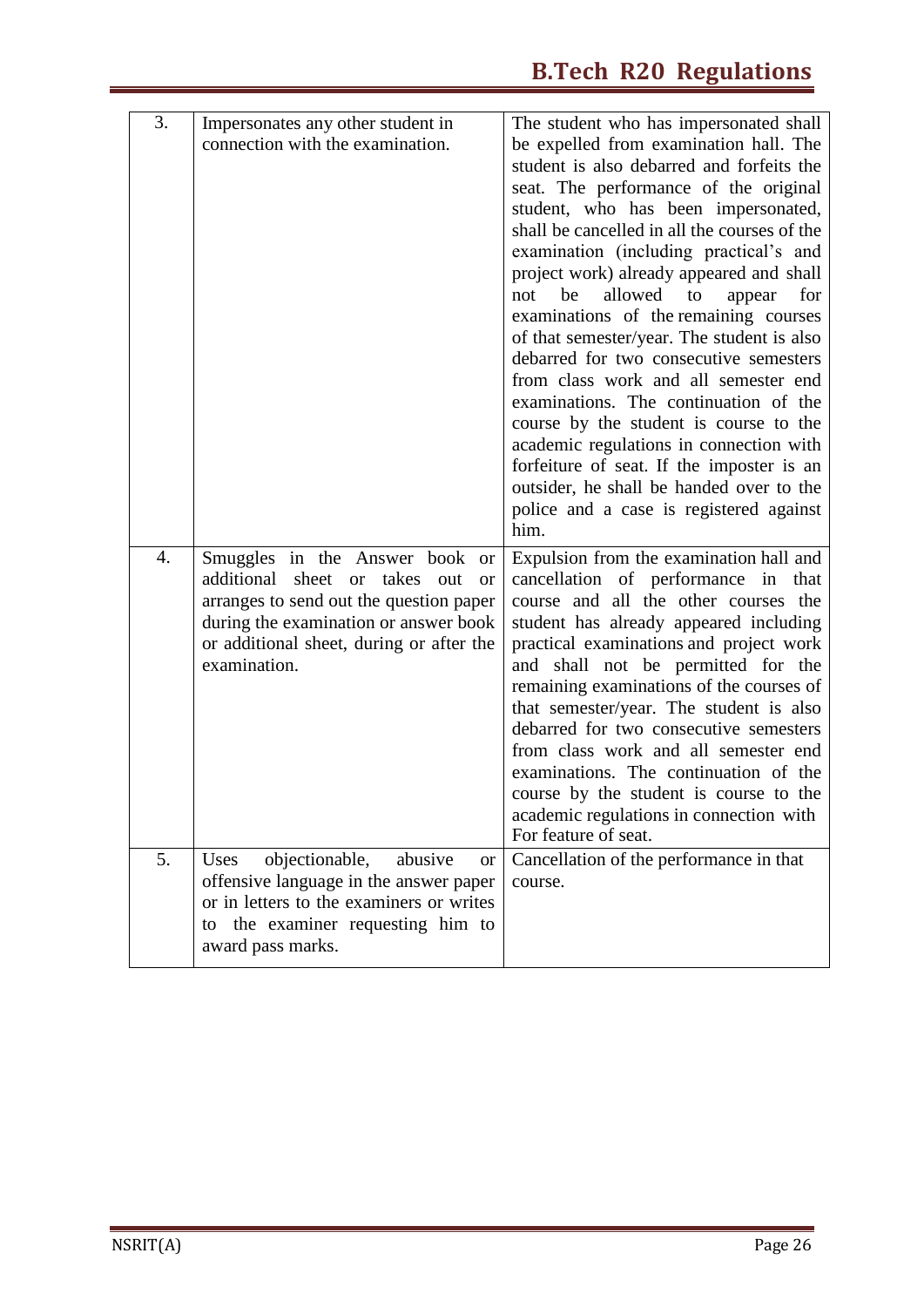| 6. | Refuses to obey the orders of the<br>Controller<br>of<br>Examinations<br>/Additional<br>Controller<br>of<br>Examinations/any officer on duty or<br>misbehaves or creates disturbance of<br>kind<br>and<br>around<br>the<br>in<br>any<br>examination hall or organizes a walk<br>out or instigates others to walk out, or<br>threatens the COE or any person on<br>duty in or outside the examination hall<br>of any injury to his person or to any of<br>his relations whether by words, either<br>spoken or written or by signs or by<br>visible representation, assaults the<br>COE or any person on duty in or<br>outside the examination hall or any<br>of his relations, or indulges in any<br>other act of misconduct or mischief<br>which result in damage<br>to<br><b>or</b><br>destruction<br>of property in<br>the<br>examination hall or any part of the<br>Institute premises or engages in any<br>other act which in the opinion of the<br>officer on duty amounts to use of<br>unfair means or misconduct or has the<br>tendency to disrupt the orderly conduct<br>of the examination. | In case of students of the college, they<br>shall be expelled from examination halls<br>and cancellation of their performance in<br>that course and all other courses the<br>student(s) has (have) already appeared<br>and shall not be permitted to appear for<br>the remaining examinations of the<br>of that semester/year.<br>courses<br>The<br>students also are debarred and forfeit<br>their seats. In case of outsiders, they shall<br>be handed over to the police and a police<br>case is registered against them.                                                       |
|----|------------------------------------------------------------------------------------------------------------------------------------------------------------------------------------------------------------------------------------------------------------------------------------------------------------------------------------------------------------------------------------------------------------------------------------------------------------------------------------------------------------------------------------------------------------------------------------------------------------------------------------------------------------------------------------------------------------------------------------------------------------------------------------------------------------------------------------------------------------------------------------------------------------------------------------------------------------------------------------------------------------------------------------------------------------------------------------------------------|------------------------------------------------------------------------------------------------------------------------------------------------------------------------------------------------------------------------------------------------------------------------------------------------------------------------------------------------------------------------------------------------------------------------------------------------------------------------------------------------------------------------------------------------------------------------------------|
| 7. | Leaves the exam hall taking away<br>answer script or intentionally tears of<br>the script or any part thereof inside or<br>outside the examination hall.                                                                                                                                                                                                                                                                                                                                                                                                                                                                                                                                                                                                                                                                                                                                                                                                                                                                                                                                             | Expulsion from the examination hall and<br>cancellation of performance in<br>that<br>course and all the other courses the<br>student has already appeared including<br>practical examinations and project work<br>and shall not be permitted for the<br>remaining examinations of the courses of<br>that semester/year. The student is also<br>debarred for two consecutive semesters<br>from class work and all semester end<br>examinations. The continuation of the<br>course by the student is course to the<br>academic regulations in connection with<br>forfeiture of seat. |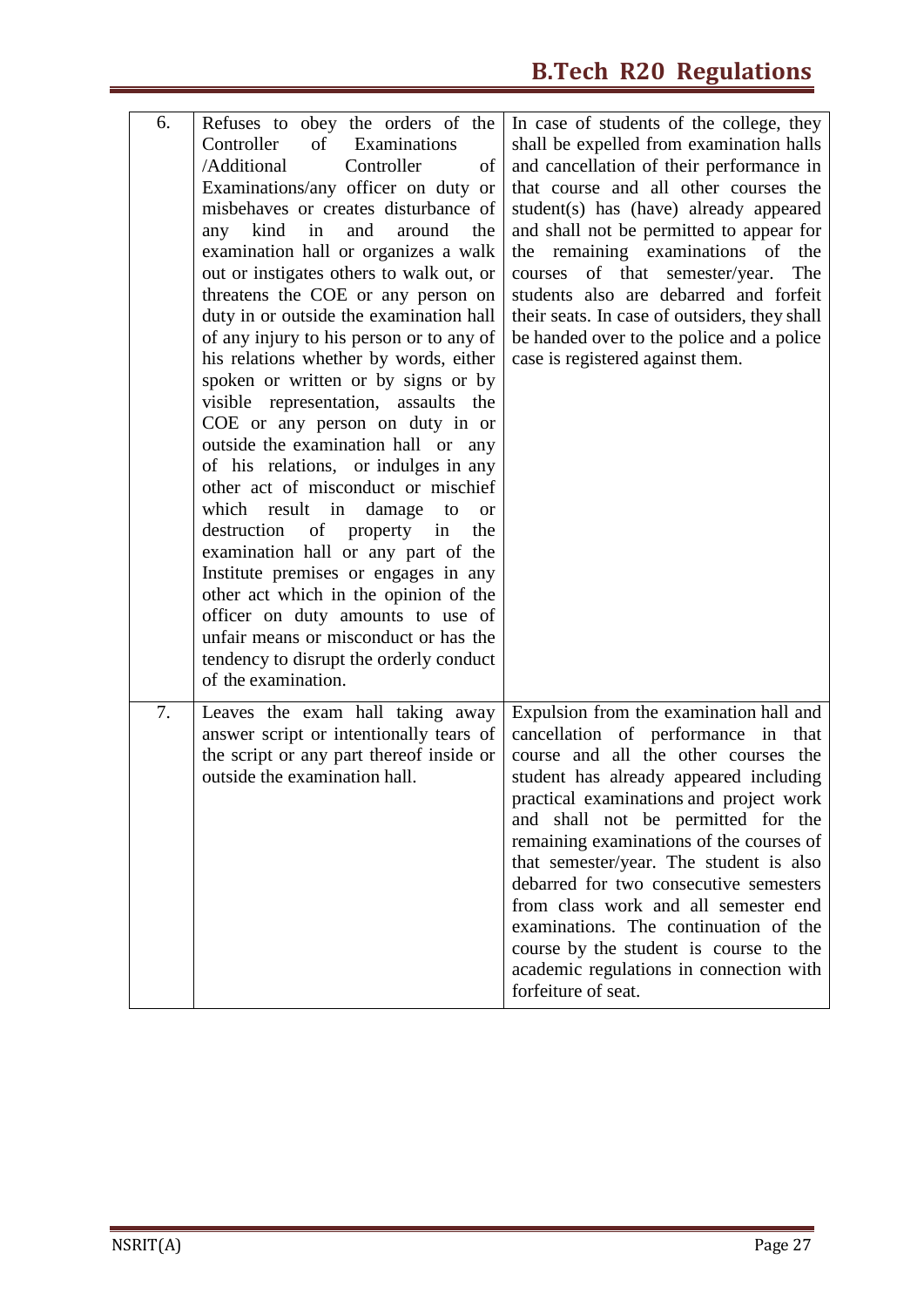| 8.  | lethal<br>Possess<br>any<br>weapon<br><b>or</b><br>firearm in the examination hall.                                                                                                                                                                  | Expulsion from the examination hall and<br>cancellation of the performance in that<br>course and all other courses the student<br>has already appeared including practical<br>examinations and project work and shall<br>not be permitted for the remaining<br>examinations of the courses of that<br>semester/year. The student is also<br>debarred and forfeits the seat.                                                                                                                                                                                      |
|-----|------------------------------------------------------------------------------------------------------------------------------------------------------------------------------------------------------------------------------------------------------|------------------------------------------------------------------------------------------------------------------------------------------------------------------------------------------------------------------------------------------------------------------------------------------------------------------------------------------------------------------------------------------------------------------------------------------------------------------------------------------------------------------------------------------------------------------|
| 9.  | If student of the college, who is not a<br>candidate<br>for<br>the<br>particular<br>examination<br>person<br>any<br>not<br><b>or</b><br>connected with the college indulges in<br>any malpractice or improper conduct<br>mentioned in clause 6 to 8. | Student of the colleges expulsion from<br>the examination hall and cancellation of<br>the performance in that course and all<br>other courses the student has already<br>including<br>appeared<br>practical<br>examinations and project work and shall<br>not be permitted for the remaining<br>examinations of the courses<br>of that<br>semester/year. The<br>student<br>also<br>is<br>debarred and forfeits the seat. Person(s)<br>who do not belong to the College shall<br>be handed over to police and, a police<br>case shall be registered against them. |
| 10. | Comes in a drunken condition to the<br>examination hall.                                                                                                                                                                                             | Expulsion from the examination hall and<br>cancellation of the performance in that<br>course and all other courses the student<br>has already appeared including practical<br>examinations and project work and shall<br>not be permitted for the remaining<br>examinations of the courses of that<br>semester/year.                                                                                                                                                                                                                                             |
| 11. | internal evidence, such as, during<br>valuation or during special scrutiny.                                                                                                                                                                          | Copying detected on the basis of Cancellation of the performance in that<br>course and all other courses the student<br>appeared including practical<br>has<br>examinations and project work of that<br>semester/year examinations.                                                                                                                                                                                                                                                                                                                              |
| 12. | If any malpractice is detected which is<br>not covered in the above clauses 1 to<br>11 shall be reported to the Principal for<br>further action to award suitable<br>punishment.                                                                     |                                                                                                                                                                                                                                                                                                                                                                                                                                                                                                                                                                  |

- 1. Malpractice is detected at the spot valuation.
- 2. The case is to be referred to the malpractice committee. Malpractice committee shall meet and discuss/question the student and based on the evidences, the committee shall recommend suitable action on the student.
- 3. A notice is to be served to the student(s) involved, through the Principal, to his address and to the student(s) permanent address regarding the malpractice and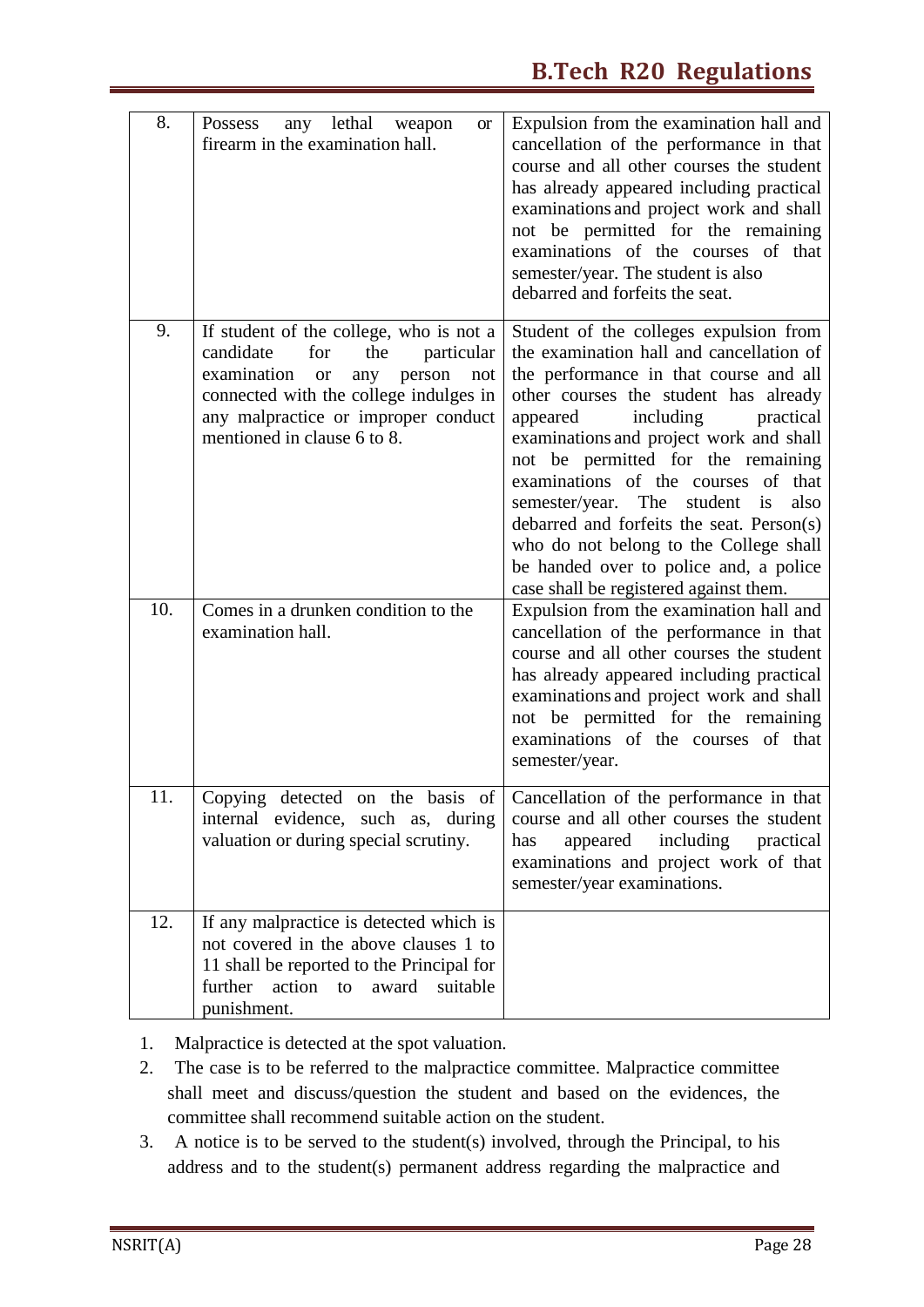seek explanations.

- 4. The involvement of staff who are in-charge of conducting examinations, invigilators, examiners valuing examination papers and preparing / keeping records of documents related to the examinations in such acts (inclusive of providing incorrect or misleading information) that infringe upon the course of natural justice to one and all concerned at the examinations shall be viewed seriously and recommend for award of appropriate punishment after thorough enquiry.
- 5. Based on the explanation by the party involved and recommendations of the committee action may be initiated.

#### **Malpractice committee:**

| <b>Chief Superintendent</b>       | Chairman |
|-----------------------------------|----------|
| <b>Controller of Examinations</b> | Member   |
| Invigilator                       | Member   |
| Concerned Head of the Department  | Member   |